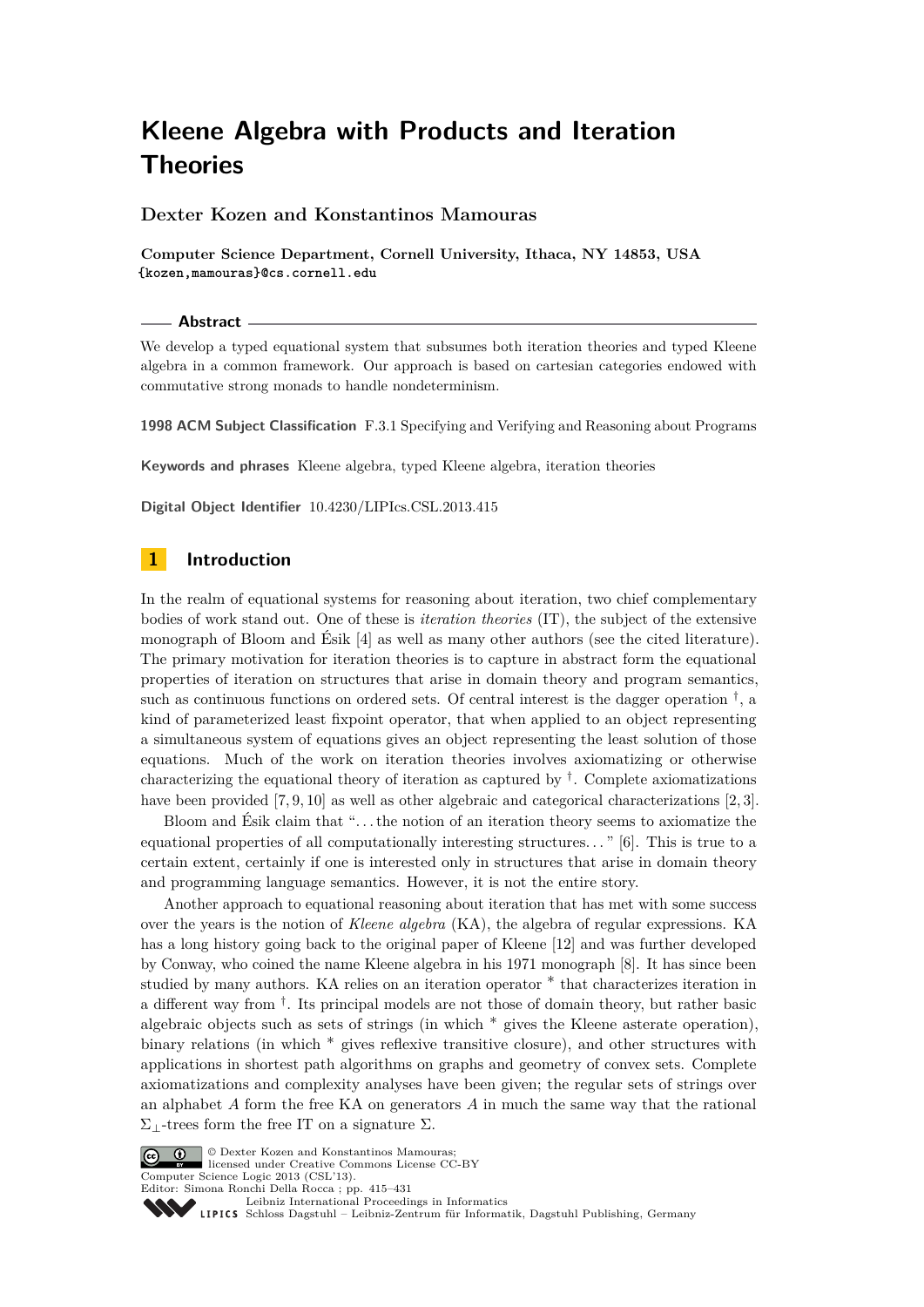Although the two systems fulfill many of the same objectives and are related at some level, there are many technical and stylistic differences. Whereas iteration theories are based on Lawvere theories, a categorical concept, Kleene algebra operates primarily at a level of abstraction one click down. For this reason, KA may be somewhat more accessible. KA has been shown to be useful in several nontrivial static analysis and verification tasks (see e.g. [\[16,](#page-14-9) [23\]](#page-14-10)). Also, KA can model nondeterministic computation, whereas IT is primarily deterministic.

Nevertheless, both systems have claimed to capture the notion of iteration in a fundamental way, and it is interesting to ask whether they can somehow be reconciled. This is the investigation that we have undertaken in this paper. We start with the observation that ITs use the objects of a category to represent types. Technically the objects of interest in ITs are morphisms  $f: n \to m$  in a category whose objects are natural numbers, and the morphism  $f: n \to m$  is meant to model functions  $f: A^m \to A^n$  (the arrows are reversed for technical reasons). Thus ITs might be captured by a version of KA with types. Although the primary version of KA is untyped, there is a notion of typed KA [\[21\]](#page-14-11), although it only has types of the form  $A \rightarrow B$ , whereas to subsume IT it would need products as well. The presence of products allow ITs to capture parameterized fixpoints through the rule

$$
\frac{f:n \to n+m}{f^{\dagger}:n \to m}
$$

giving the parameterized least fixpoint  $f^{\dagger}: A^m \to A^n$  of a parameterized function  $f$ :  $A^m \times A^n \rightarrow A^n$ . This would be possible to capture in KA if the typed version had products, which it does not. On the other hand, KA allows the modeling of nondeterministic computation, which IT does not, at least not in any obvious way. Thus to capture both systems, it would seem that we need to extend the type system of typed KA, or extend the categorical framework of IT to handle nondeterminism, or both.

The result of our investigation is a common categorical framework based on cartesian categories (categories with products) combined with a monadic treatment of nondeterminism. Types are represented by objects in the category, and we identify the appropriate axioms in the form of typed equations that allow equational reasoning on the morphisms. Our framework captures iteration as represented in ITs and KAs in a common language. We show how to define the KA operations as enrichments on the morphisms and how to define  $\dagger$ in terms of ∗. Our main contributions are as follows.

**Commutative strong monads.** To accommodate nondeterminism, we need to lift the computation to the Kleisli category of a monad representing nondeterminate values. However, the ordinary powerset monad does not suffice for this purpose, as it does not interact well with non-strictness. We axiomatize the relevant properties for an arbitrary *commutative strong monad*, where (i) the property of *commutativity* captures the idea that the computation of a pair can be done in either order, and (ii) *strength* refers to tensorial strength, which axiomatizes the interaction of pairs with the nondeterminism monad.

**Lazy pairs**. We need to model non-strict (lazy) evaluation of programs in the presence of products. Ordinarily, a pair  $\langle x, \perp \rangle$  would be  $\perp$  by strictness. This requires the development of the concept of *lazy pairs* and its categorical axiomatization. Intuitively, in the case of *eager pairs*, the computation of a pair  $\langle v, \perp \rangle$ , where *v* is a value and  $\perp$  denotes a diverging computation, would also be diverging, i.e.,  $\langle v, \perp \rangle = \perp$ . This makes it impossible to recover the left component *v* of the pair:  $\langle v, \perp \rangle; \pi_1 = \perp$ .

**Simplified axiomatization of commutative strong monads and lazy pairs**. We have given a simplified axiomatization of commutative monads with lazy pairs in terms of a certain operator  $\psi$  that captures the interaction of these concepts in a very concise form, much simpler than the axiomatizations of the two of them separately. This is an adaptation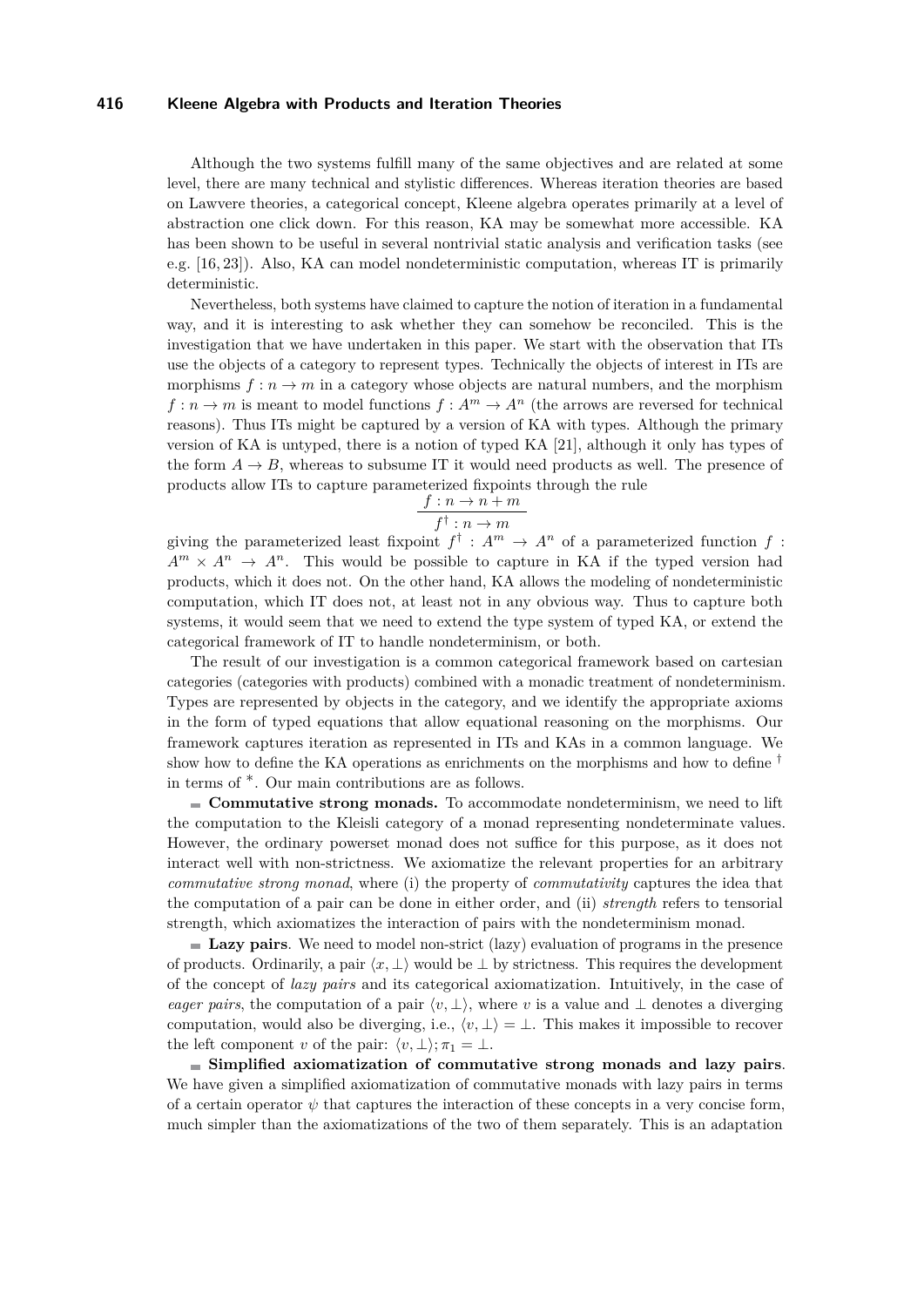of a construction that can be found in the work of Kock in the 1970s [\[13,](#page-14-12) [15\]](#page-14-13). We use this extensively in our development to simplify arguments.

**Deterministic arrows**. Certain properties work only for deterministic computations. We show how to capture the necessary properties of determinism in the Kleisli category. A separate syntactic arrow provides a convenient notation for reasoning about deterministic computation in the underlying category when working in the Kleisli category, and we provide an axiomatization of the necessary properties.

**Lifting the cartesian structure**. We show how the cartesian structure (pairing and projections) in the underlying category can be lifted in a smooth way to corresponding operations in the Kleisli category.

**Capturing nondeterminism**. We give three equivalent ways of capturing (angelic) nondeterminism in the homsets of the Kleisli category of a monad. These characterizations make essential use of cartesian structure of the base category.

**Capturing IT and KA**. We show how to enrich the homsets of the Kleisli category with the KA operations, including ∗, to obtain typed KA with products, and that all the axioms of KA (except the strictness axiom) are satisfied. Sequential composition is modeled by Kleisli composition. We also show that Park theories [\[9\]](#page-14-2) are subsumed by KA with products. This is our main result.

**Model theory**. Finally, we show that two particular monads, the *lowerset monad* and the *ideal completion monad*, provide natural concrete models in that they are commutative strong monads with lazy pairs. The ideal completion monad involves ideal completion in *ω*-complete partial orders (*ω*-CPOs) and models nondeterminism in those structures.

## **2 Commutative Strong Monads with Lazy Pairs**

As a first step in the development of our category-theoretic framework, we define axiomatically the base cartesian category of "non-strict functions and values", where the notion of divergence is made explicit. We handle nondeterminism with a commutative strong monad, for which the formation of lazy pairs is implemented with just one very natural axiom that intuitively says: "forming a pair of a non-diverging computation with a diverging computation allows one to recover the non-diverging component". The Kleisli category of the monad, which we think of as a category of "non-strict programs and computations", is symmetric monoidal. In fact, it possesses more structure, which we will exploit by making the notion of deterministic arrow explicit.

In order to model non-strict (lazy) evaluation of programs and lazy pairs we consider our base category to be a *cartesian category* C *with bottom elements*. For an object *X*, we write the identity for *X* as  $id_X : X \to X$ . The composition operation is written as ; and the operands are given in diagrammatic order: the composite of the two arrows  $f: X \to Y$  and  $g: Y \to Z$  is written  $f; g: X \to Z$ . For objects *X* and *Y*, we denote by  $X \times Y$  their product with corresponding left and right projections  $\pi_1^{XY}: X \times Y \to X$  and  $\pi_2^{XY}: X \times Y \to Y$ respectively. The pairing operation  $\langle \cdot, \cdot \rangle$  takes two arrows  $f : X \to Y$  and  $g : X \to Z$  with the same domain and produces an arrow  $\langle f, g \rangle : X \to Y \times Z$ . The terminal object is denoted by 1. We write  $\perp_X : X \to \mathbb{1}$  for the unique arrow from *X* to 1. The equational axioms

 $\langle f, g \rangle; \pi_1 = f$   $\langle f, g \rangle; \pi_2 = g$   $\langle h, \pi_1, h, \pi_2 \rangle = h$   $f = \perp_X$ say that the operations  $\times, \pi_1, \pi_2, \langle \cdot, \cdot \rangle, \mathbb{1}, \perp$  endow C with cartesian structure. For every object *X*, the *bottom element* of *X* is written as  $\perp_{1X}$  :  $1 \rightarrow X$ . Define the *bottom morphism*  $\perp_{XY}$  from *X* to *Y* by  $\perp_{XY} := \perp_X$ ;  $\perp_{1Y}$ . The bottom morphisms satisfy the axiom  $f$ ;  $\perp_{YZ} = \perp_{XZ} : X \to Z$ . An arrow  $f : X \to Y$  satisfying the equation  $\perp_{1X}$ ;  $f = \perp_{1Y}$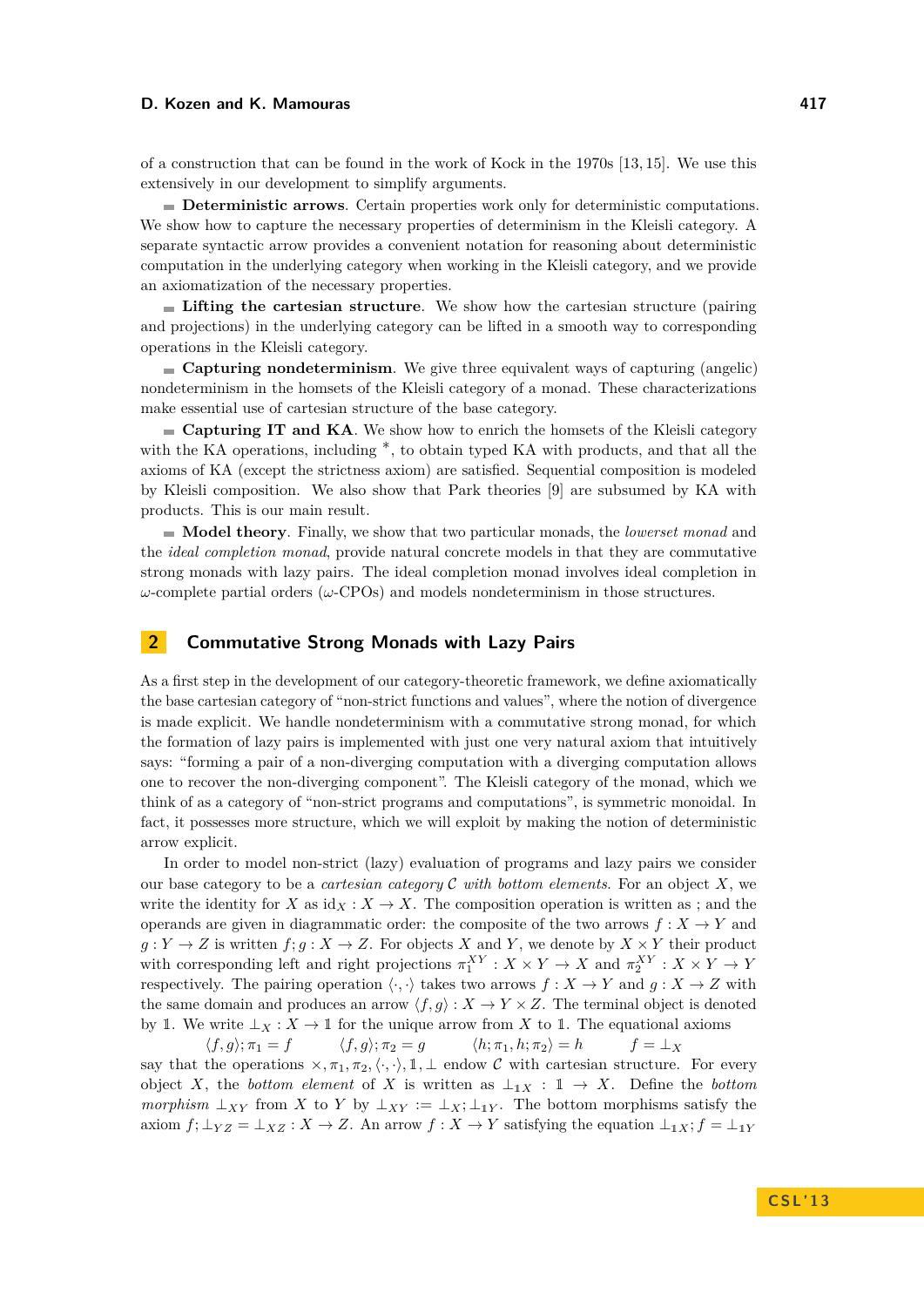<span id="page-3-0"></span>
$$
\begin{array}{ccc}&&\\ X\times PY\longrightarrow^{\pi_2}&X\times Y&\times Y&\times PZ&\xrightarrow{t}&P((X\times Y)\times Z)&X\times P^2Y&\xrightarrow{\operatorname{id}\times\mu}&X\times PY\\ t\downarrow&&\xrightarrow{t}&X\times Y&X\times PY&X\times (Y\times PZ)\\ P(X\times Y)\underset{P\pi_2}{\longrightarrow}PY&\eta\underset{P(X\times Y)}{\longrightarrow}Y&\xrightarrow{\operatorname{id}\times t}\xrightarrow{\operatorname{id}\times t}\xrightarrow{\operatorname{id}\times t}\xrightarrow{\tau}&P(X\times (Y\times Z))&P^2(X\times Y)\xrightarrow{\mu}&P(X\times Y)\\ \end{array}
$$

**Figure 1** Axioms for tensorial strength  $t : X \times PY \rightarrow P(X \times Y)$  of the monad  $(P, \eta, \mu)$ .

<span id="page-3-1"></span>
$$
\begin{array}{ccc}\nPX \times PY \xrightarrow{tp_{X,Y}} P(PX \times Y) & \xrightarrow{Pr_{X,Y}} P^2(X \times Y) & & X \times PY \xrightarrow{\pi_1} X & & PX \times Y \xrightarrow{\pi_2} Y \\
\downarrow & & & & & & \\
P(X \times PY) \xrightarrow{Pt_{X,Y}} P^2(X \times Y) & & & & & \\
\hline\n\end{array}
$$

**Figure 2** Commutativity axiom for the strong monad (*P, η, µ*)*, t* (diagram on the left), and lazy pairs axiom in terms of  $t$  and equivalently in terms of  $\tau$  (two diagrams on the right).

is called *strict*.

A *monad*  $(P, \eta, \mu)$  over C consists of an endofunctor  $P : C \to C$ , and natural transformations  $\eta_X : X \to PX$  and  $\mu_X : P^2 X \to PX$ , called the *unit* and *multiplication* of the monad respectively, that satisfy:  $P\mu_X; \mu_X = \mu_{PX}; \mu_X, \eta_{PX}; \mu_X = \text{id}_{PX}$ , and  $P\eta_X; \mu_X = \text{id}_{PX}$ .

A monad  $(P, \eta, \mu)$  is *strong* with *tensorial strength*  $t_{X,Y} : X \times PY \to P(X \times Y)$  if *t* is a natural transformation satisfying the axioms of Figure [1.](#page-3-0) The arrow  $\alpha_{X,Y,Z} : (X \times Y) \times Z \rightarrow$  $X \times (Y \times Z)$  is the natural isomorphism defined as  $\alpha := \langle \pi_1; \pi_1, \langle \pi_1; \pi_2, \pi_2 \rangle \rangle$ . We define the *dual tensorial strength*  $\tau_{X,Y} : PX \times Y \to P(X \times Y)$  as  $\tau_{X,Y} = s_{PX,Y}$ ;  $t_{Y,X}$ ;  $Ps_{Y,X}$ , where  $s_{X,Y}: X \times Y \to Y \times X$  is the natural isomorphism given by  $s_{X,Y} = \langle \pi_2, \pi_1 \rangle$ . The properties satisfied by  $t$  imply that  $\tau$  is also a natural transformation and it satisfies the obvious dual axioms. For all objects *X,Y* define the morphism  $\psi_{X,Y} : PX \times PY \to P(X \times Y)$  as  $\psi_{X,Y} = t_{P X,Y}$ ;  $P \tau_{X,Y}$ ;  $\mu_{X \times Y}$ . Using the fact that *t* and  $\tau$  are natural transformations, it can be shown that  $\psi$  is also a natural transformation.

A strong monad  $(P, \eta, \mu)$ *, t* is *commutative* if the diagram on the left side of Fig. [2](#page-3-1) commutes. Intuitively, the commutativity condition says that when computing a pair it does not matter in which order the components are computed. We are interested in strong monads that model *lazy pairs*. In the case of eager pairs, the computation of a pair  $\langle v, \perp \rangle$ , where *v* is a value and  $\perp$  denotes a diverging computation, would also be diverging, i.e.,  $\langle v, \perp \rangle = \perp$ . Therefore, it is not possible to recover the left component *v* of the pair:  $\langle v, \perp \rangle; \pi_1 = \perp$ . So, for lazy pairs we need an additional axiom, which can be given equivalently in terms of *t* or *τ* . The "lazy pairs" axiom says that the two diagrams on the right side of Fig. [2](#page-3-1) commute.

**• Definition 1.** We say that  $(P, \eta, \mu)$ , t is a *commutative strong monad with lazy pairs* over C if  $(P, \eta, \mu)$  is a monad with tensorial strength *t* so that the commutativity axiom of Figure [2](#page-3-1) and the lazy pairs axiom of Figure [2](#page-3-1) hold.

A commutative monad with lazy pairs can be equivalently given in terms of  $\psi$ . In Figure [3](#page-4-0) we give properties that  $\psi$  satisfies, when it is defined in terms of t (see [\[13\]](#page-14-12)). Conversely, we consider a monad  $(P, \eta, \mu)$  over C together with a natural transformation  $\psi$ :  $PX \times PY \rightarrow P(X \times Y)$  satisfying the axioms of Figure [3.](#page-4-0) Then, we can define *t* as  $t_{X,Y} = (\eta_X \times id_{PY}); \psi_{X,Y}$  and recover all the axioms we had given for  $(P, \eta, \mu), t$  (see [\[15\]](#page-14-13)). It has been proved by Anders Kock in [\[14\]](#page-14-14) (Theorem 2.1) that for a commutative strong monad the axiom  $\psi$ ;  $\langle P\pi_1, P\pi_2 \rangle = \text{id}$  is equivalent to  $P1 \cong 1$ , which says that P preserves final objects. We have opted for the former axiom in our definition, because it corresponds immediately to the intuition for the formation of lazy pairs.

The *Kleisli category*  $C_P$  has the same objects as C. For all objects  $X, Y$  the homset  $\mathcal{C}_P(X, Y)$  is equal to the homset  $\mathcal{C}(X, PY)$ . We use the notation  $f : X \longrightarrow Y$  for an arrow in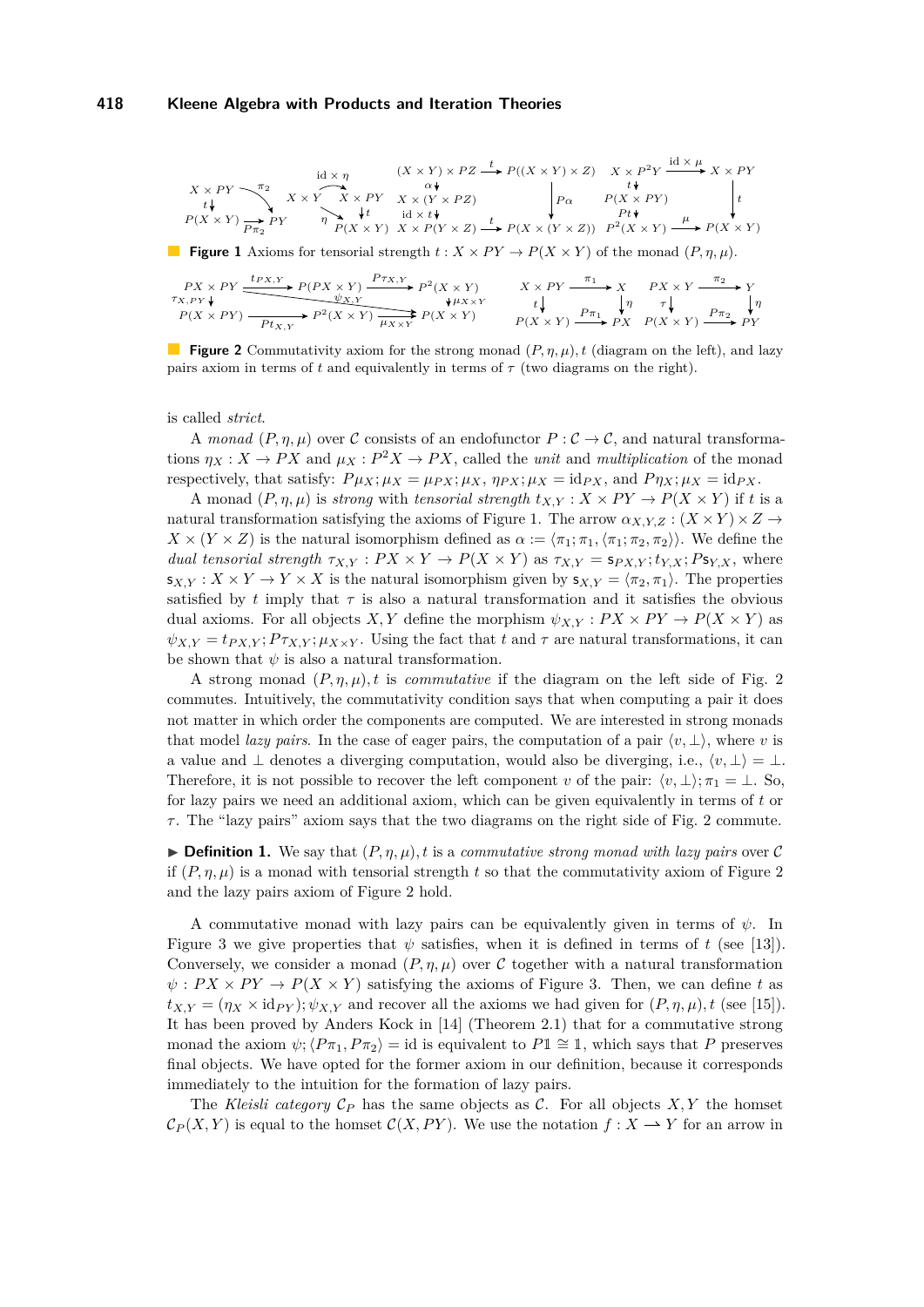<span id="page-4-0"></span>
$$
PX \times PY \xrightarrow{\psi} P(X \times Y) \xrightarrow{\chi \times PY} (PX \times PY) \times PZ \xrightarrow{\psi \times id} P(X \times Y) \times PZ \xrightarrow{\psi} P((X \times Y) \times Z)
$$
  
\n
$$
\xrightarrow{\text{id}} PX \times PY \xrightarrow{\text{Q}Y} PX \xrightarrow{\text{Q}Y} PX \xrightarrow{\text{id} \times \psi} PX \times P(Y \times Z) \xrightarrow{\psi} P(X \times (Y \times Z))
$$
  
\n
$$
X \times Y \xrightarrow{\eta \times \eta} PX \times PX \times PY \xrightarrow{P^2} X \times P^2 Y \xrightarrow{\psi} P(PX \times PY) \xrightarrow{P\psi} P^2(X \times Y) \xrightarrow{PX} PY \xrightarrow{\text{S}} PY \times PX
$$
  
\n
$$
\xrightarrow{\text{Q}Y} P(X \times Y) \xrightarrow{\text{Q}Y} PX \times PY \xrightarrow{\text{Q}Y} P(X \times Y) \xrightarrow{\text{Q}Y} P(X \times Y) \xrightarrow{\text{Q}Y} P(X \times Y) \xrightarrow{\text{Q}Y} P(Y \times X)
$$

**Figure 3** Commutative strong monad with lazy pairs (given in terms of *ψ*).

 $\mathcal{C}_P(X, Y)$ . The composition operation in  $\mathcal{C}_P$  is the *Kleisli composition* operation, denoted **;** and defined as  $f$ **;**  $g := f$ **;**  $Pg$ **;**  $\mu_Z : X \to Z$ . For object *X*, the identity in  $\mathcal{C}_P$  is  $\eta_X : X \to X$ . The equations  $\eta_X$ ;  $f = f = f$ ;  $\eta_Y$  and  $(f; g)$ ;  $h = f$ ;  $(g; h)$  state that  $\mathcal{C}_P$  is a category and they can be shown from the definitions and the monad axioms.

We define the map  $H = (-; \eta)$  from the category C to the Kleisli category  $\mathcal{C}_P$  by  $HX := X$ and  $Hf := f; \eta_Y : X \longrightarrow Y$ . We verify that *H* is a functor. First, note that it sends the identity id $_X: X \to X$  of C to the identity  $Hid_X = \eta_X: X \to X$  of  $\mathcal{C}_P$ . Moreover, the equation  $H(f; q) = Hf$ **;**  $Hq: X \to Z$  holds, which says that *H* commutes with composition. So, *H* is a functor from C to  $\mathcal{C}_P$ , which we will call here the *unit functor* of the monad. The functor *H* is the left adjoint of the Kleisli adjunction for the monad.

We say that an arrow  $f: X \longrightarrow Y$  of  $\mathcal{C}_P$  is a *deterministic arrow* if there exists an arrow  $f': X \to Y$  of C such that  $f = f'; \eta_Y = Hf': X \to PY$ . So, the deterministic arrows of the Kleisli category are exactly the image of the arrows of C under the unit functor *H*. We indicate that *f* is a deterministic arrow of  $\mathcal{C}_P$  by writing  $f : X \to Y$ . The Kleisli composite of two deterministic arrows is also deterministic. In our notation, if  $f: X \to Y$  and  $g: Y \to Z$ then  $f$ **;**  $g: X \to Z$ . The identity  $\eta_X: X \to X$  is a deterministic arrow because  $\eta_X = H \mathrm{id}_X$ .

For the rest of this section, we assume that  $(P, \eta, \mu)$ , t is a commutative strong monad over  $C$  with lazy pairs. We will define "Kleisli versions" of projections, the pairing operation, and the product functor. We will prove useful properties that they satisfy. The notion of deterministic arrow turns out to be relevant.

We define the *Kleisli pairing* operation  $\langle \cdot, \cdot \rangle$  in  $\mathcal{C}_P$  and the *Kleisli projections* (left and right) as follows:  $\langle f, g \rangle := \langle f, g \rangle; \psi : X \longrightarrow Y \times Z$  for  $f : X \longrightarrow Y$ ,  $g : X \longrightarrow Z$ , and  $\varpi_1 := H\pi_1 : X \times Y \to X, \, \varpi_2 := H\pi_2 : X \times Y \to Y.$  The Kleisli projections are deterministic arrows. If  $f: X \to Y$  and  $g: X \to Z$  are deterministic arrows, then so is  $\langle f, g \rangle$ . This is an immediate consequence of the equation  $H\langle f, g \rangle = \langle Hf, Hg \rangle : X \longrightarrow Y \times Z$ , which states that *H* commutes with the pairing operation.

▶ **Theorem 2.** *The following typed equations for Kleisli projections/pairing hold:*  $\langle f, g \rangle; \varpi_1 = f : X \to Y$ <br>  $\langle f, g \rangle; \varpi_2 = g : X \to Z$ <br>  $\langle f, g_1, g_2 \rangle = \langle f, g_1, f; g_2 \rangle : Z$  $f$ ;  $\langle g_1, g_2 \rangle = \langle f; g_1, f; g_2 \rangle : X \longrightarrow Z_1 \times Z_2$ *For the bottom-right equation, there is the extra hypothesis that*  $f : X \rightarrow Y$  *is deterministic.* 

We define the operation ⊗ on  $\mathcal{C}_P$ , which we call *Kleisli product functor*, by  $f_1 \otimes f_2 :=$  $(f_1 \times f_2); \psi : X_1 \times X_2 \longrightarrow Y_1 \times Y_2$ . Equivalently, we can define the Kleisli product as  $f_1 \otimes f_2 = \langle \varpi_1; f_1, \varpi_2; f_2 \rangle$ . We observe that *H* commutes with the product functor, that is,  $H(f \times g) = Hf \otimes Hg$ . An easy consequence of the above results is that the Kleisli category  $\mathcal{C}_P$  has symmetric monoidal structure given by ⊗ (tensor or monoidal product), 1 (identity object),  $H\alpha$ :  $(X \otimes Y) \otimes Z \to X \otimes (Y \otimes Z)$  (associator),  $\varpi_2 : \mathbb{I} \otimes X \to X$  (left unitor),  $\varpi_1 : X \otimes \mathbb{1} \to X$  (right unitor), and  $Hs_{X,Y} : X \otimes Y \to Y \otimes X$  (commutativity constraint).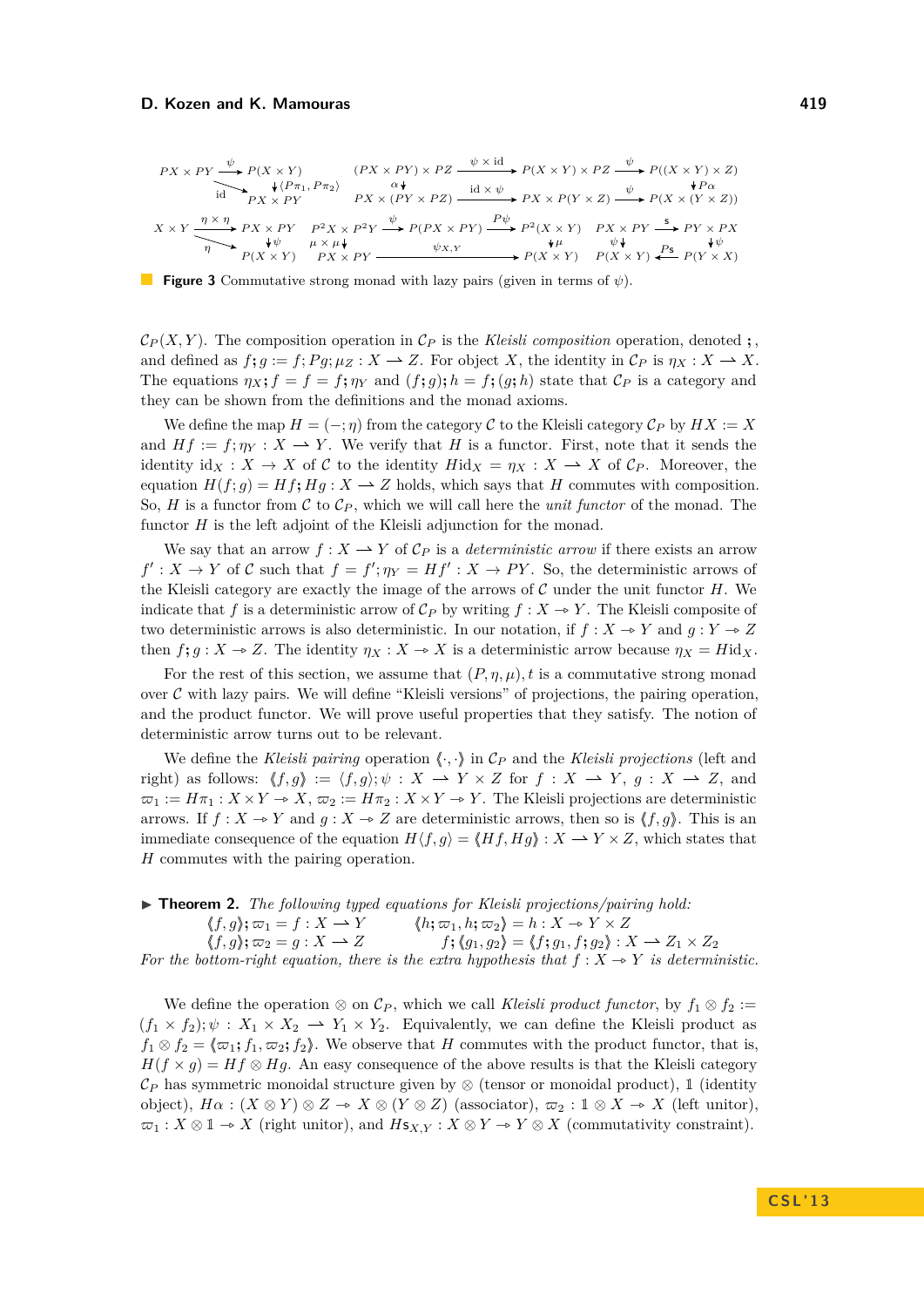<span id="page-5-0"></span>

**Figure 4** Axioms for  $u_X$ :  $PX \times PX \rightarrow PX$  (left side) and for  $d_X$ :  $X \times X \rightarrow PX$  (right side).

# <span id="page-5-2"></span>**3 Nondeterministic Monads**

In this section we look at three equivalent ways of endowing with (angelic) nondeterministic structure the homsets of the Kleisli category of a monad. See also [\[11\]](#page-14-15), where the similar notion of additive monad is considered. The proofs of equivalence we present make essential use of the cartesian structure of the base category. The axiomatizations are simple and intuitive in that they correspond to familiar properties of the elementary operations of "binary union" and "formation of unordered pair", thus allowing us to easily identify models.

► **Definition 3.** Let  $(P, \eta, \mu)$  be a monad over the category C, let  $\perp \!\!\! \perp_{XY} : X \to PY$  be a family of morphisms, and + be a binary operation on  $C(X, PY)$  which we call *(nondeterministic) choice.* We say that  $(P, \eta, \mu)$ ,  $+$ ,  $\perp$  is a *nondeterministic monad* if the axioms

 $(f+g) + h = f + (g+h)$   $f + \mathbb{L} = f$   $f$ ;  $(g_1+g_2) = f$ ;  $g_1 + f$ ;  $g_2$   $f$ ;  $\mathbb{L} = \mathbb{L}$  $f + g = g + f$   $f + f = f$   $(f_1 + f_2); g = f_1; g + f_2; g$ 

are satisfied. The above axioms state that every homset  $\mathcal{C}(X, PY)$  is a commutative idempotent monoid w.r.t. + and  $\perp$ . Additionally, + distributes over Kleisli composition, and ⊥⊥ is a right annihilator for **;** .

Assuming the category  $\mathcal C$  is cartesian, we will give an equivalent definition of the nondeterministic monad in terms of a natural transformation  $u_X : P X \times P X \rightarrow P X$ , which we can intuitively think of as *binary union*. Then, we will also derive another equivalent definition of the nondeterministic monad in terms of a natural transformation  $d_X: X \times X \to PX$ , which we think of as an operation that forms an *unordered pair* of two elements.

<span id="page-5-1"></span>**► Theorem 4.** Let C be a category with cartesian structure given by  $\times, \pi_1, \pi_2, \langle \cdot, \cdot \rangle, \mathbb{I}, \bot$ .  $S$ *suppose*  $(P, η, μ)$ *,* +*,* ⊥ *is a nondeterministic monad. Define* **u**<sub>X</sub> :=  $π_1 + π_2$  :  $PX$  ×  $PX \to PX$ . Then,  $u_X$  *is natural and the diagrams on the left side of Figure [4](#page-5-0) commute.* 

 $\blacksquare$  *Conversely, suppose that*  $(P, \eta, \mu)$  *is a monad,*  $u_X : PX \times PX \to PX$  *is natural, and*  $\perp$ <sub>1</sub>*X* : 1 → *PX is a family of morphisms, so that the axioms on the left side of Figure [4](#page-5-0)* are *satisfied. Define the operation* + *on the homset*  $\mathcal{C}(X, PY)$  *by*  $f + g := \langle f, g \rangle$ ;  $u_Y : X \to PY$ , *and*  $\perp_{XY} := \perp_X : \perp_{1Y} : X \to PY$ . Then,  $(P, \eta, \mu), +, \perp$  *is a nondeterministic monad.* 

It is easy to see that the two constructions described in Theorem [4](#page-5-1) are mutually inverse. From the choice operation + we obtain  $u_X = \pi_1 + \pi_2 : PX \times PX \to PX$  and then a new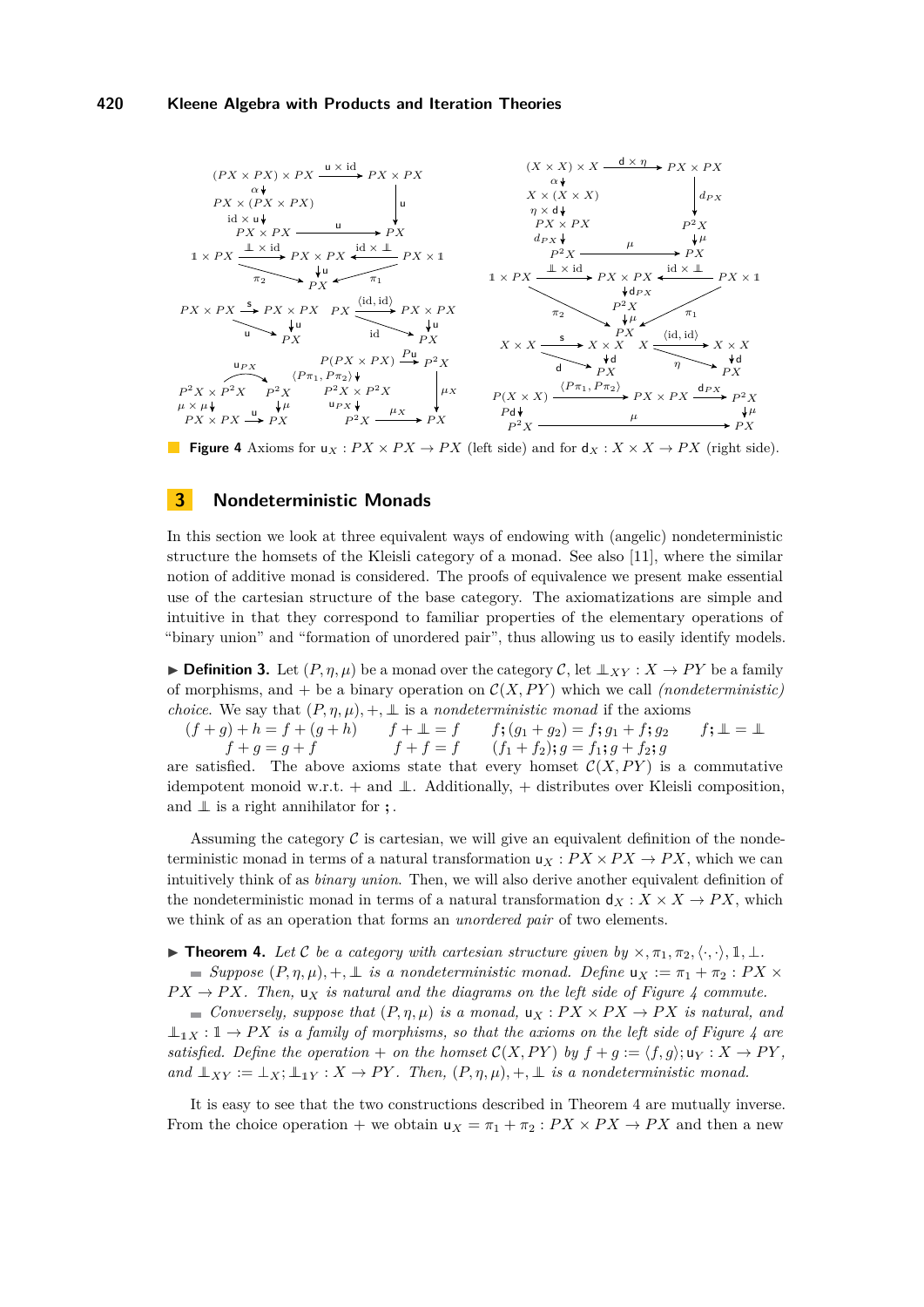choice operation  $\vee$  given by  $f \vee g = \langle f, g \rangle$ ; u<sub>X</sub>. But we have that  $f \vee g = \langle f, g \rangle$ ;  $(\pi_1 + \pi_2) =$  $(\langle f, g \rangle; \eta)$ ;  $(\pi_1 + \pi_2) = \langle f, g \rangle; \pi_1 + \langle f, g \rangle; \pi_2 = f + g$ . For the other direction, we notice that from  $u_X$ :  $PX \times PX \rightarrow PX$  we obtain a choice operation  $+$  and then a new binary union natural transformation  $\hat{u}_X = \pi_1 + \pi_2 = \langle \pi_1, \pi_2 \rangle; u_X = id; u_X = u_X.$ 

<span id="page-6-0"></span>**► Theorem 5.** Let C be a category with cartesian structure given by  $\times, \pi_1, \pi_2, \langle \cdot, \cdot \rangle, \mathbb{1}, \bot$ *. Let*  $(P, \eta, \mu)$  *be a monad over* C, and  $\perp_{1X}: \mathbb{1} \to PX$  *be a family of morphisms.* 

- $\blacksquare$  *Suppose that*  $u_X$  :  $PX \times PX \rightarrow PX$  *is natural and the diagrams on the left side of Figure* [4](#page-5-0) *commute.* Define  $d_X := (\eta_X \times \eta_X); u_X : X \times X \to PX$ . Then,  $d_X$  is natural *and satisfies the axioms on the right side of Figure [4.](#page-5-0)*
- *Conversely, suppose that*  $d_X: X \times X \to PX$  *is natural and the diagrams on the right side of Figure [4](#page-5-0) commute. Define*  $u_X := d_{PX}$ ;  $\mu_X : PX \times PX \to PX$ . Then, u *is natural and satisfies the axioms on the left side of Figure [4.](#page-5-0)*

Again, the constructions described in Theorem [5](#page-6-0) are mutually inverse. In one direction, we have  $u_X \mapsto d_X = (\eta_X \times \eta_X); u_X \mapsto \hat{u}_X = d_{PX}; \mu_X$ , where  $\hat{u}_X = (\eta_{PX} \times \eta_{PX}); u_{PX}; \mu_X =$  $(\eta_{PX} \times \eta_{PX}); (\mu_X \times \mu_X); u_X = u_X$  using one of the axioms for u. In the other direction, we have  $d_X \mapsto u_X = d_{PX}; \mu_X \mapsto \hat{d}_X = (\eta_X \times \eta_X); u_X$  and therefore  $\hat{d}_X = (\eta_X \times \eta_X); d_{PX}; \mu_X =$  $d_X$ ;  $P\eta_X$ ;  $\mu_X = d_X$ , since d is a natural transformation.

## **4 Nondeterministic Strong Monad with Iteration**

In [§3](#page-5-2) we investigated the nondeterministic structure of the Kleisli category of a monad in isolation from products. This is not sufficient for our purposes, because we also want to capture the interaction between nondeterminism and products. For example, we would expect to be able to derive the property  $\langle a+b,c\rangle = \langle a,c\rangle + \langle b,c\rangle$  for pairs with a nondeterminate component. So, we consider an additional axiom that relates the tensorial strength with the nondeterministic structure (Theorem [6\)](#page-6-1). Then, we proceed to give our main definition of a nondeterministic strong monad with iteration, which puts together the axioms for all the symbols of our algebraic signature, including those for iteration (taken from [\[18\]](#page-14-16)). The rest of the section is devoted to identifying models. We first consider the lowerset monad over pointed posets, which generalizes the familiar relational semantics of programs to the setting of lazy evaluation with lazy pairs. Then, we investigate the ideal completion monad over *ω*-CPOs, which is a kind of lower powerdomain construction. We derive several properties for this monad that will be essential for the main technical result of this paper: embedding the theory of † in KA with products.

<span id="page-6-1"></span>**► Theorem 6.** Let C be a category with cartesian structure given by  $\times, \pi_1, \pi_2, \langle \cdot, \cdot \rangle, \mathbb{1}, \bot$ . Let  $(P, \eta, \mu)$ , *t be a commutative strong monad over* C *with tensorial strength*  $t_{X,Y}$  :  $X \times PY \rightarrow$  $P(X \times Y)$ . Assume additionally that  $(P, \eta, \mu)$  is a nondeterministic monad together with + *and* ⊥, and also that the axiom  $\langle id, f + g \rangle$ ;  $t = \langle id, f \rangle$ ;  $t + \langle id, g \rangle$ ; *t holds. Then, the equations*  $\langle f_1 + f_2, g \rangle = \langle f_1, g \rangle + \langle f_2, g \rangle$  and  $\langle f, g_1 + g_2 \rangle = \langle f, g_1 \rangle + \langle f, g_2 \rangle$  hold.

The stipulated axiom  $\langle id, f + q \rangle$ ;  $t = \langle id, f \rangle$ ;  $t + \langle id, q \rangle$ ; *t* in Theorem [6](#page-6-1) relates the nondeterministic structure, as given by the choice operation +, with the tensorial strength  $t : X \times PY \rightarrow P(X \times Y)$ . An equivalent characterization can be given in terms of the natural transformation  $u_X : PX \times PX \to PX$  as shown in Figure [5,](#page-7-0) where  $\kappa =$  $\langle \text{id} \times \pi_1, \text{id} \times \pi_2 \rangle : X \times (Y \times Z) \to (X \times Y) \times (X \times Z)$ . In the set-theoretic models that we will consider, the equation corresponding to the right diagram of Figure [5](#page-7-0) simply states that  $A \times (B \cup C) = (A \times B) \cup (A \times C)$  for sets *A, B, C*. Similarly, we can also give an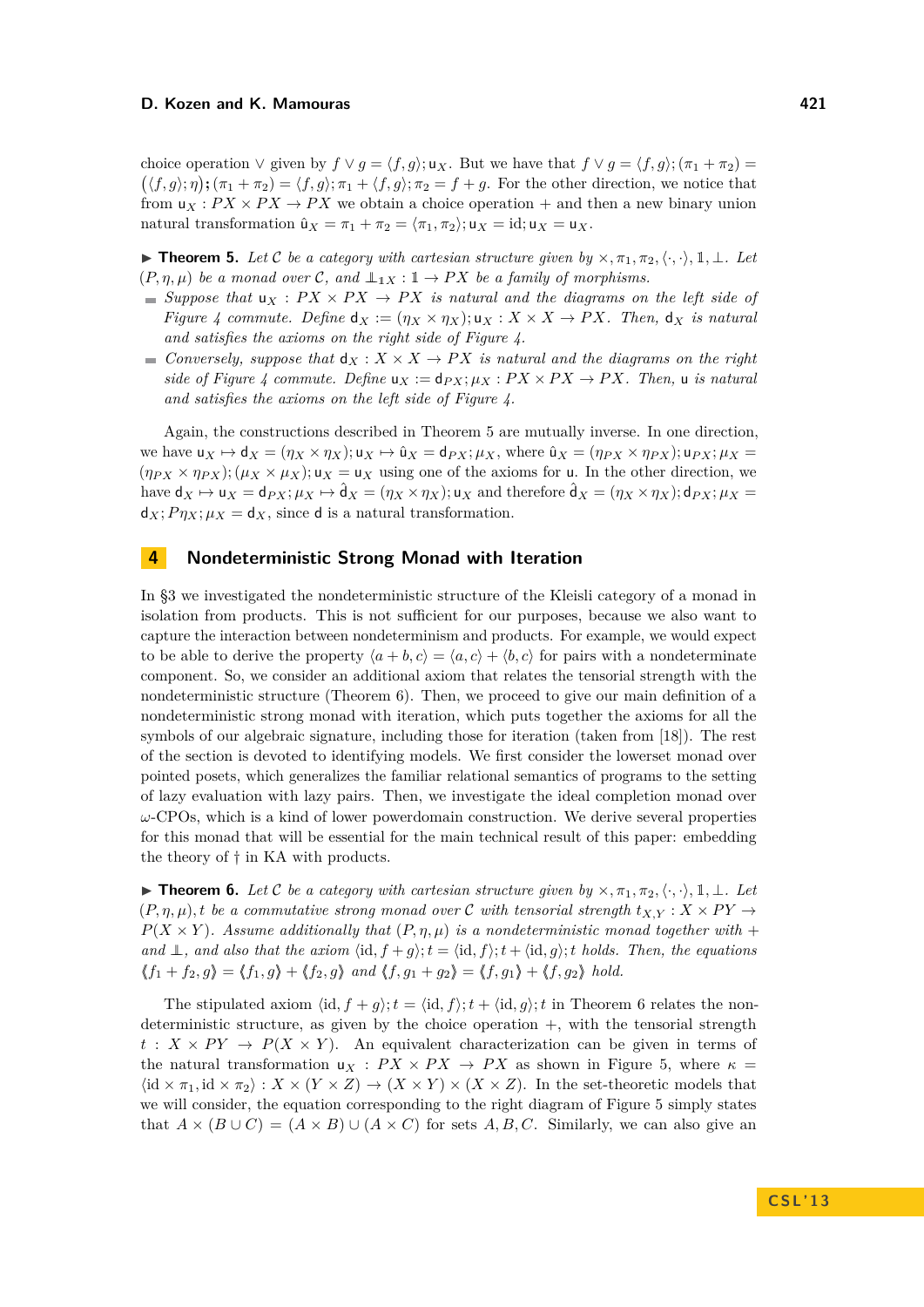<span id="page-7-0"></span>*X* × (*P Y* × *P Y* ) (*X* × *P Y* ) × (*X* × *P Y* ) *P* (*X* × *Y* ) × *P* (*X* × *Y* ) *X* × *P Y P* (*X* × *Y* ) id × u *κ t* × *t* u *t PX* × (*P Y* × *P Y* ) (*PX* × *P Y* ) × (*PX* × *P Y* ) *P* (*X* × *Y* ) × *P* (*X* × *Y* ) *PX* × *P Y P* (*X* × *Y* ) id × u *κ ψ* × *ψ* u *ψ*

**Figure 5** Axiom relating the binary union natural transformation  $u_x$ :  $PX \times PX \rightarrow PX$  with the tensorial strength  $t : X \times PY \to P(X \times Y)$  or, equivalently, with  $\psi : PX \times PY \to P(X \times Y)$ .

<span id="page-7-1"></span>**Table 1** Kleisli category of a nondeterministic strong monad with iteration.

$$
\eta x; f = f \qquad \langle f_1, f_2 \rangle; \varpi_i = f_i \qquad f = \perp x_1 \n f; \eta_Y = f \qquad \langle h; \varpi_1, h; \varpi_2 \rangle = h \quad (h \text{ det.}) \n (f; g); h = f; (g; h) \qquad f \text{ det.}: f; (g_1, g_2) = \langle f; g_1, f; g_2 \rangle \n (f+g) + h = f + (g+h) \qquad f; (g_1 + g_2) = f; g_1 + f; g_2 \qquad \eta_X + f; f^* \leq f^* \n f+g = g+f \qquad \qquad (f_1 + f_2); g = f_1; g + f_2; g \qquad \eta_X + f^*; f \leq f^* \n f+ \perp = f \qquad \qquad \langle h; \varpi_1, h; \varpi_2 \rangle \geq h \qquad \qquad f; g \leq g \Rightarrow f^*; g \leq g \n f+ f = f \qquad \qquad \langle f_1 + f_2, g \rangle = \langle f_1, g \rangle + \langle f_2, g \rangle \qquad g; f \leq g \Rightarrow g; f^* \leq g \n \langle f, g_1 + g_2 \rangle = \langle f, g_1 \rangle + \langle f, g_2 \rangle
$$

equivalent characterization in terms of  $d_X : X \times X \to PX$  according to the equation  $(id_X \times d_Y); t_{X,Y} = \kappa; d_{X \times Y} : X \times (Y \times Y) \rightarrow P(X \times Y).$ 

 $\triangleright$  **Definition 7.** Let C be a category with cartesian structure and bottom elements. We say that  $(P, \eta, \mu), \psi, \mathbf{u}^*$  is a *nondeterministic strong monad with iteration* if:

- (i)  $(P, \eta, \mu)$ ,  $\psi$  is a commutative strong monad with lazy pairs.
- (ii)  $(P, \eta, \mu)$ ,  $\mu$ ,  $\perp$  is a nondeterministic monad, where  $\perp_{XY} = \perp_{XY}; \eta_Y : X \to PY$ .
- (iii) For all  $f, g: X \to PY$ , the equation  $\langle id, f+g \rangle; t = \langle id, f \rangle; t + \langle id, g \rangle; t$  holds, where *t* is the tensorial strength induced by  $\psi$  and  $+$  is the choice operation induced by u.
- (iv) The axiom id $P(X \times Y) \leq \langle P \pi_1, P \pi_2 \rangle$ ;  $\psi$  holds, where  $\leq$  is the order induced by +.
- (v) The *iteration* operation  $*$  sends  $f: X \to PX$  to  $f^* : X \to PX$ . The axioms  $f: X \to X$  $\eta_X + f$ **;**  $f^* \leq f^*$  $f: X \to X$  $\eta_X + f^*$ ;  $f \leq f^*$  $f: X \to X \quad g: X \to Y$  $f$ **;**  $g \leq g \Rightarrow f^*$ **;**  $g \leq g$  $g: X \to Y$   $f: Y \to Y$  $g$ **;**  $f \leq g \Rightarrow g$ **;**  $f^* \leq g$ are satisfied. These are the axioms for the Kleene star operation introduced in [\[18,](#page-14-16) [19\]](#page-14-17).

▶ **Theorem 8.** Let C be a category with cartesian structure and bottom elements. Let  $(P, \eta, \mu)$ ,  $\psi$ ,  $\mathsf{u}$ ,\* *be a nondeterministic strong monad with iteration. The Kleisli category*  $\mathcal{C}_P$ *with composition* **;** and identities  $\eta$ , together with the operations  $\varpi_1, \varpi_2, \langle \cdot, \cdot \rangle, \bot, +, \cdot^*$  *(Kleisli*) *projections, pairing, bottoms, choice, and iteration) satisfies the axioms of Table [1.](#page-7-1)*

A reasonable question to consider is whether there is any interaction between the iteration operation ∗ and the tensorial strength. Even though it is not necessary for our purposes here, we note that two extra very natural axioms for the interaction between (non)determinism and Kleisli products together with the ∗ axioms are sufficient to capture the interaction between  $*$  and  $\psi$  considered in [\[11\]](#page-14-15). We elaborate on this in the appendix.

## **4.1 The Lowerset Monad**

In the usual relational interpretation of programs, a (strict) nondeterministic program  $f: X \to Y$  is interpreted as a morphism in the category **Rel** of sets and binary relations. The category **Rel** is isomorphic to the Kleisli category  $\textbf{Set}_{\varphi}$  of the powerset monad  $\varphi$  over the category **Set** of sets and total functions. In order to model lazy evaluation, the category **Set***<sup>℘</sup>* (together with the operations of Kleisli composition and cartesian product) is not appropriate, since we need an explicit notion of divergence, non-strictness, and lazy pairs.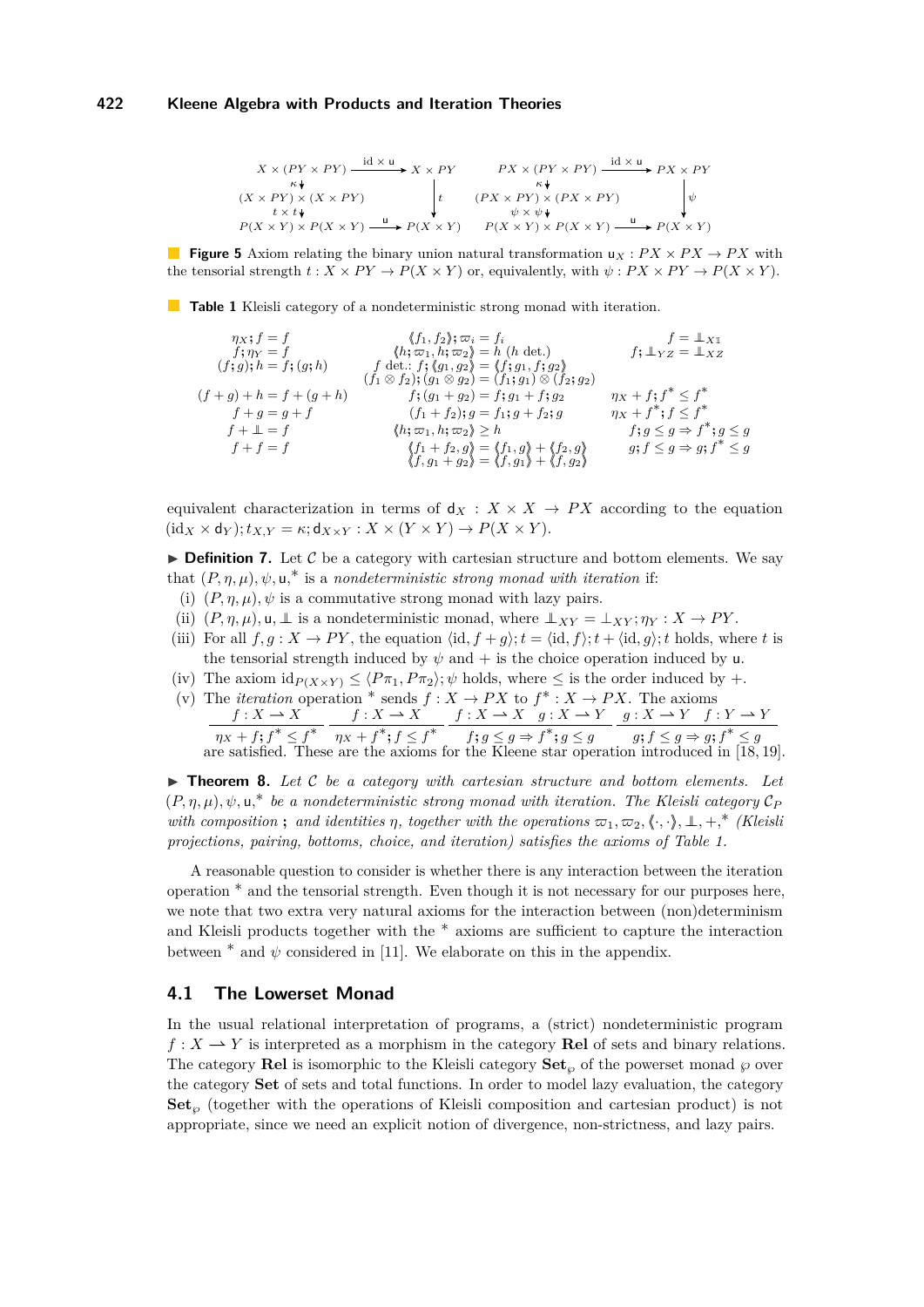Instead, we consider the category **Pposet** of *pointed posets* (partial orders with a bottom element) and monotone functions, in which we can interpret non-strict deterministic programs that form lazy pairs. The bottom element  $\perp_X$  of a pointed poset X denotes divergence. The arrows in **Pposet** can be partial, in the sense that they can send a non-bottom element to bottom. For an object  $(X, \leq)$  of **Pposet**, we understand the partial order  $\leq$  as follows:  $x \leq y$  intuitively means that *x* "has more diverging components" than *y*.

**Pposet** is a cartesian category with bottom elements. The product  $X \times Y$  of two objects *X, Y* is the cartesian product together with the pointwise partial order. So, the bottom element of  $X \times Y$  is  $\perp_{X \times Y} = \langle \perp_X, \perp_Y \rangle$ . The projections  $\pi_1$  and  $\pi_2$  are given by  $\pi_i(x_1, x_2) = x_i$ . The pairing operation  $\langle \cdot, \cdot \rangle$  is defined as  $\langle f, g \rangle = \lambda x \in X$ .  $\langle f(x), g(x) \rangle$  for  $f: X \to Y$  and  $g: X \to Z$ . The terminal object is some singleton poset  $1 = \{\perp_1\}$ . The bottom global element  $\perp_{1X} : \mathbb{1} \to X$  is the map that sends  $\perp_1$  to the bottom  $\perp_X$  of X. So,  $\perp_{XY} = \perp_X$ ;  $\perp_{1Y}$  is the function that always diverges. We define the pointwise partial order ≤ on every homset  $\text{Pposet}(X, Y)$ . Then,  $\bot_{XY}$  is the bottom element of  $\text{Pposet}(X, Y)$ .

**► Definition 9** (lowerset monad). Let  $(X, \leq)$  be a pointed poset, the bottom element of which is denoted  $\bot_X$ . For a subset  $S \subseteq X$  define  $\downarrow S = \{y \in X \mid y \leq x \text{ for some } x \in S\}$ to be the lowerset of *X* generated by *S*. For  $x \in X$ , we write  $\downarrow x$  to mean  $\downarrow \{x\}$ . Define  $\wp_{\downarrow} X$  to be the set of all non-empty lowersets of X. We observe that  $\wp_{\downarrow} X$  is a complete lattice w.r.t. set inclusion. The top element is *X* and the bottom is  $\{\perp_{X}\}\$ . The join is set-theoretic union and the meet is set-theoretic intersection. It follows that the homset **Pposet**(*X,*  $\wp_{\downarrow} Y$ *)* (w.r.t. the pointwise order induced by  $\wp_{\downarrow} Y, \subseteq$ ) is also a complete lattice. We extend  $\wp_{\downarrow}$  to an endofunctor **Pposet**  $\rightarrow$  **Pposet** by putting  $(\wp_{\downarrow} f)(S) := \downarrow \{f(x) \mid x \in S\}$ for every  $S \in \mathcal{G}_\downarrow X$ . Together with the families of maps  $\eta_X : x \in X \mapsto \downarrow x \in \mathcal{G}_\downarrow X$  and  $\mu_X : \mathcal{S} \in \wp_+^2 X \mapsto \bigcup \mathcal{S} \in \wp_+ X$  it forms a monad over **Pposet**. We call  $(\wp_+,\eta,\mu)$  the *lowerset monad* over **Pposet**. Kleisli composition is given by  $(f; g)(x) = \bigcup_{y \in f(x)} g(y)$ .

▶ **Theorem 10.** *Define*  $\psi_{X,Y}$  :  $\wp_{\downarrow} X \times \wp_{\downarrow} Y \rightarrow \wp_{\downarrow} (X \times Y)$  by  $(S_1, S_2) \mapsto S_1 \times S_2$  and  $\mathsf{u}_X : \wp_{\downarrow} X \times \wp_{\downarrow} X \to \wp_{\downarrow} X$  by  $(S_1, S_2) \mapsto S_1 \cup S_2$ . For  $f : X \to \wp_{\downarrow} X$ , define  $f^i : X \to \wp_{\downarrow} X$ by induction:  $f^0 = \eta_X$  and  $f^{i+1} = f^i$ ; f. Put  $f^* := \bigvee_{i < \omega} f^i = \lambda x \in X$ .  $\bigcup_{i < \omega} f^i(x)$ , where  $\bigvee$  *is the join of the complete lattice*  $\text{Pposet}(X, \wp_{\downarrow} X)$ *. The lowerset monad*  $(\wp_{\downarrow}, \eta, \mu)$  *over Pposet, together with ψ,* u*,* ∗*, is a nondeterministic strong monad with iteration.*

# **4.2 The Ideal Completion Monad**

An *ω*-complete partial order ( $\omega$ -CPO) is a partially ordered set  $(X, \leq)$  that has a least element  $\perp$ *X* and is *ω*-complete in the sense that every *ω*-chain (countable chain)  $x_0 \le x_1 \le \cdots$ has a supremum sup<sub>*i*</sub>  $x_i$ . A function  $f: X \to Y$  between  $\omega$ -CPOs is called  $\omega$ -continuous if it preserves suprema of *ω*-chains. That is, for every *ω*-chain  $x_0 \leq x_1 \leq \cdots$  in X,  $f(\sup_i x_i) = \sup_i f(x_i)$ . An *ω*-continuous function is monotone. An *ω*-continuous function is *strict* if  $f(\perp) = \perp$ . If *X,Y* are *ω*-CPOs, then so is their cartesian product *X* × *Y* under the componentwise order:  $(x_1, x_2) \le (y_1, y_2)$  iff  $x_1 \le y_1 \land x_2 \le y_2$ . The least element is  $\perp_{X \times Y}$  $(\perp_X, \perp_Y)$ . For an  $\omega$ -chain  $(x_0, y_0) \le (x_1, y_1) \le \cdots$  in  $X \times Y$ ,  $\sup_i (x_i, y_i) = (\sup_i x_i, \sup_i y_i)$ . We denote by  $[X \to Y]$  the *ω*-CPO of all *ω*-continuous functions from X to Y ordered pointwise:  $f \leq g$  iff  $\forall x \in P$ .  $f(x) \leq g(x)$ . The bottom element is  $\perp_{XY} = \lambda x \in X$ .  $\perp_Y$ . The supremum of a chain  $f_0 \le f_1 \le \cdots$  in  $[X \to Y]$  is  $\sup_i f_i = \lambda x \in X$ .  $\sup_i f_i(x)$  and it is *ω*-continuous. The operations ; and  $\langle \cdot, \cdot \rangle$  are monotone in all arguments. The *ω*-continuous functions on *ω*-CPOs are closed under well-typed composition and pairing and contain all identities and projections. Thus,  $\omega$ -CPOs and  $\omega$ -continuous functions form a cartesian category with bottom elements denoted **CPO**.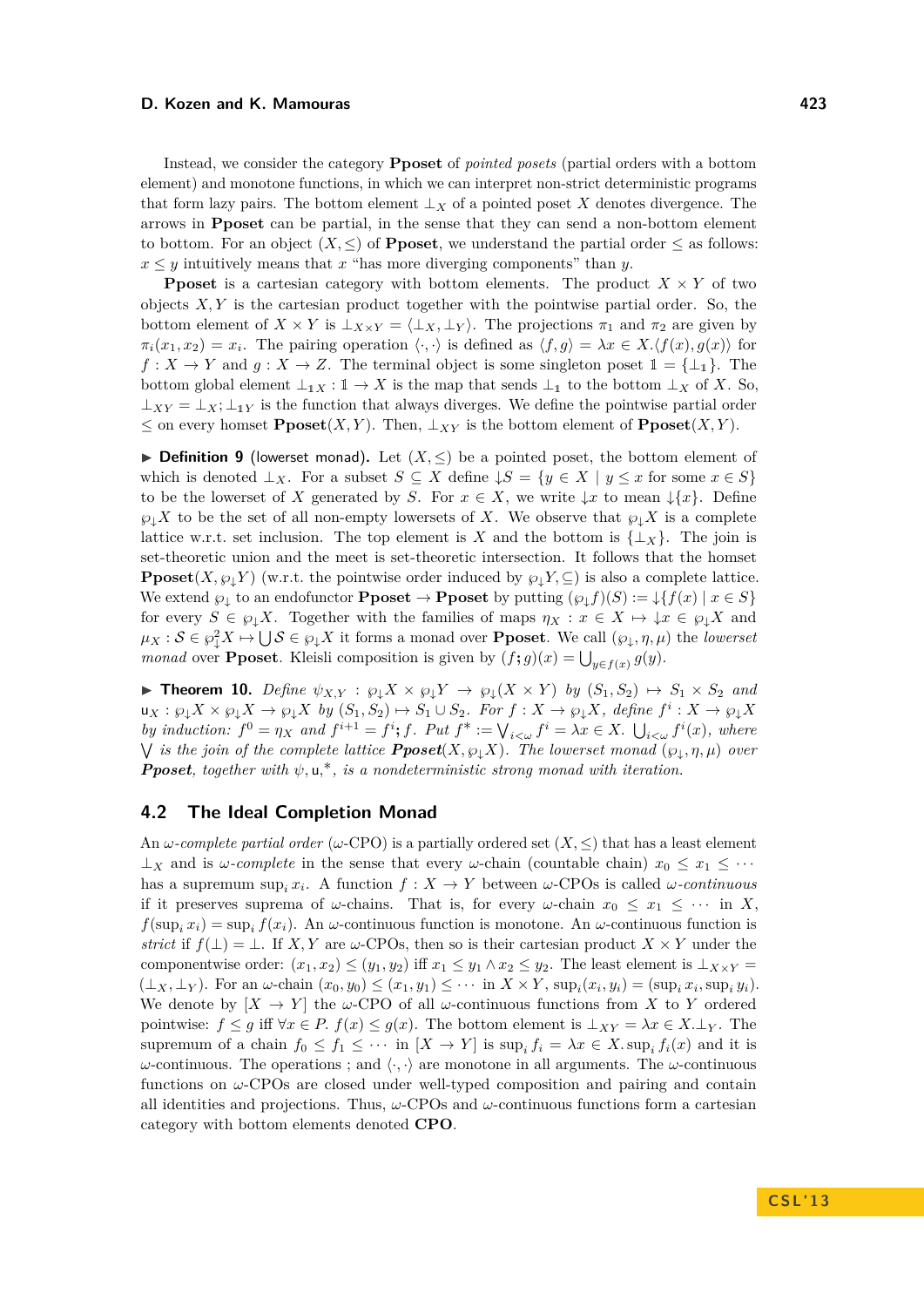<span id="page-9-0"></span>**Table 2** Typing rules for KA with products.

$$
\begin{array}{ccccccccc} f: X \rightarrow Y & f: X \rightarrow Y & g: Y \rightarrow Z & f: X \rightarrow Y & g: X \rightarrow Z & f, g: X \rightarrow Y \\ \hline f: X \rightarrow Y & f, g: X \rightarrow Z & & \langle f, g \rangle: X \rightarrow Y \times Z & f+g: X \rightarrow Y \\ & & f: X \rightarrow Y & g: Y \rightarrow Z & & f: X \rightarrow Y & g: X \rightarrow Z & & f: X \rightarrow X \\ & & & f, g: X \rightarrow Z & & \langle f, g \rangle: X \rightarrow Y \times Z & & f^*: X \rightarrow X \\ \end{array}
$$

Let  $(X, \leq)$  be an *w*-CPO. A subset  $I \subseteq X$  is called an *ideal* of X if it is a non-empty lower set and is closed under suprema of  $\omega$ -chains. The set of all ideals of X is denoted  $\Im X$ . We denote by  $\text{cl}_X(S)$  the smallest ideal containing  $S \subseteq X$ . This is an operation of type  $cl_X: \wp X \to \mathfrak{I} X$ . We also write  $cl(S)$  instead of  $cl_X(S)$  when no confusion arises. We say that  $cl(S)$  is the *ideal generated by S*. The set  $\downarrow x$  is an ideal and we call it the *principal ideal* generated by *x*. If  $x_1 \le x_2 \le \ldots$  is an  $\omega$ -chain in *X*, then  $\text{cl}[\{x_1, x_2, \ldots\}] = \downarrow \sup_i x_i$ . The set  $\Im X$  of all ideals of an  $\omega$ -CPO X is a complete lattice w.r.t. set-theoretic inclusion. The meet  $\bigwedge$  is set-theoretic intersection and the join  $\bigvee$  is the ideal generated by the set-theoretic union. The bottom element is  $\{\perp_X\}$  and the top element is *X*. If *I, J* are ideals of *X*, then so is  $I \cup J$ . In particular,  $cl(S_1 \cup S_2) = cl(S_1) \cup cl(S_2)$ . Let *X*, *Y* be *ω*-CPOs. If *I* is an ideal of *X* and *J* is an ideal of *Y*, then  $I \times J$  is an ideal of the  $\omega$ -CPO  $X \times Y$ . If K is an ideal of  $X \times Y$ , then the left and right projections of *K* are ideals of *X* and *Y* respectively.

 $\triangleright$  **Definition 11** (the ideal completion monad). We extend  $\Im$  to an endofunctor **CPO**  $\rightarrow$  **CPO** by putting  $(\Im f)(S) := \text{cl}_Y[f(S)] = \text{cl}_Y\{f(x) \mid x \in S\}$ , for every  $S \in \Im X$ , where  $f : X \to Y$ . We define the family of functions  $\eta_X : X \to \Im X$  by  $\eta_X(x) := \downarrow x$ , and  $\mu_X : \Im^2 X \to \Im X$  by  $\mu_X(\mathcal{S}) := \bigvee \mathcal{S}$ . Now, we claim that  $(\mathfrak{I}, \eta, \mu)$  is a monad, called the *ideal completion monad* of **CPO**. Kleisli composition can be given as  $(f; g)(x) = \bigvee_{y \in f(x)} g(y)$ .

 $\blacktriangleright$  **Theorem 12.** *Define*  $\psi_{X,Y} : \Im X \times \Im Y \to \Im(X \times Y)$  *as*  $(I, J) \mapsto I \times J$  *and*  $\mathsf{u}_X : \Im X \times \Im X \to \Im(Y)$  $JX$  *as*  $(I, J) \rightarrow I \cup J$ . Also define the iteration operation by  $f^* := \bigvee_{i < \omega} f^i = \lambda x$ *X*.  $\bigvee_{i \leq \omega} f^i(x)$ *. The ideal completion monad*  $(\mathfrak{I}, \eta, \mu)$  *over the category* **CPO***, together with ψ,* u*,* ∗*, is a nondeterministic strong monad with iteration.*

## <span id="page-9-1"></span>**5 Typed Kleene Algebra with Products**

Let  $\Omega$  be a set of *atomic types*. Let  $\mathbb{1} \notin \Omega$  be a special constant called the *unit type*. The set of *types over*  $\Omega$ , denoted Types( $\Omega$ ), is the set of terms freely generated by  $\Omega$  and 1 under the binary product type constructor  $\times$ . The terms of the language are typed. The types of terms are expressions of the form  $X \to Y$ , where  $X, Y \in \text{Types}(\Omega)$ . We indicate the type of a term by writing  $f: X \to Y$ . Some of the terms will be designated as *deterministic* by writing  $f: X \to Y$ . We think of  $X \to Y$  as a subtype of  $X \to Y$  and hence we include the typing rule given in the first column of Table [2.](#page-9-0)

Let *H* be a set of *atomic arrows*, each endowed with a fixed type  $h: X \to Y$ . We write *h* : *X* → *Y* for a deterministic atomic arrow of *H*. Let id,  $\pi_1$ ,  $\pi_2$ , ⊥ be special deterministic polymorphic constants called *identities*, *left projections*, *right projections*, and *bottoms*, respectively. Where necessary, we use subscripts or superscripts to denote the specialization at a particular type; e.g.,  $id_X: X \to X$ ,  $\pi_1^{XY}: X \times Y \to X$ , or  $\perp_{XY}: X \to Y$ . Let ; and  $\langle \cdot, \cdot \rangle$  be polymorphic constructors called *composition* and *pairing*, respectively, satisfying the typing rules shown in Table [2.](#page-9-0) Note that compositions *f*; *g* are written in diagrammatic order. Composition and pairing preserve determinism. We add to the language the polymorphic constructors + and ∗, called *(nondeterministic) choice* and *iteration* respectively, with the typing rules given in Table [2.](#page-9-0) Choice and iteration introduce nondeterminism.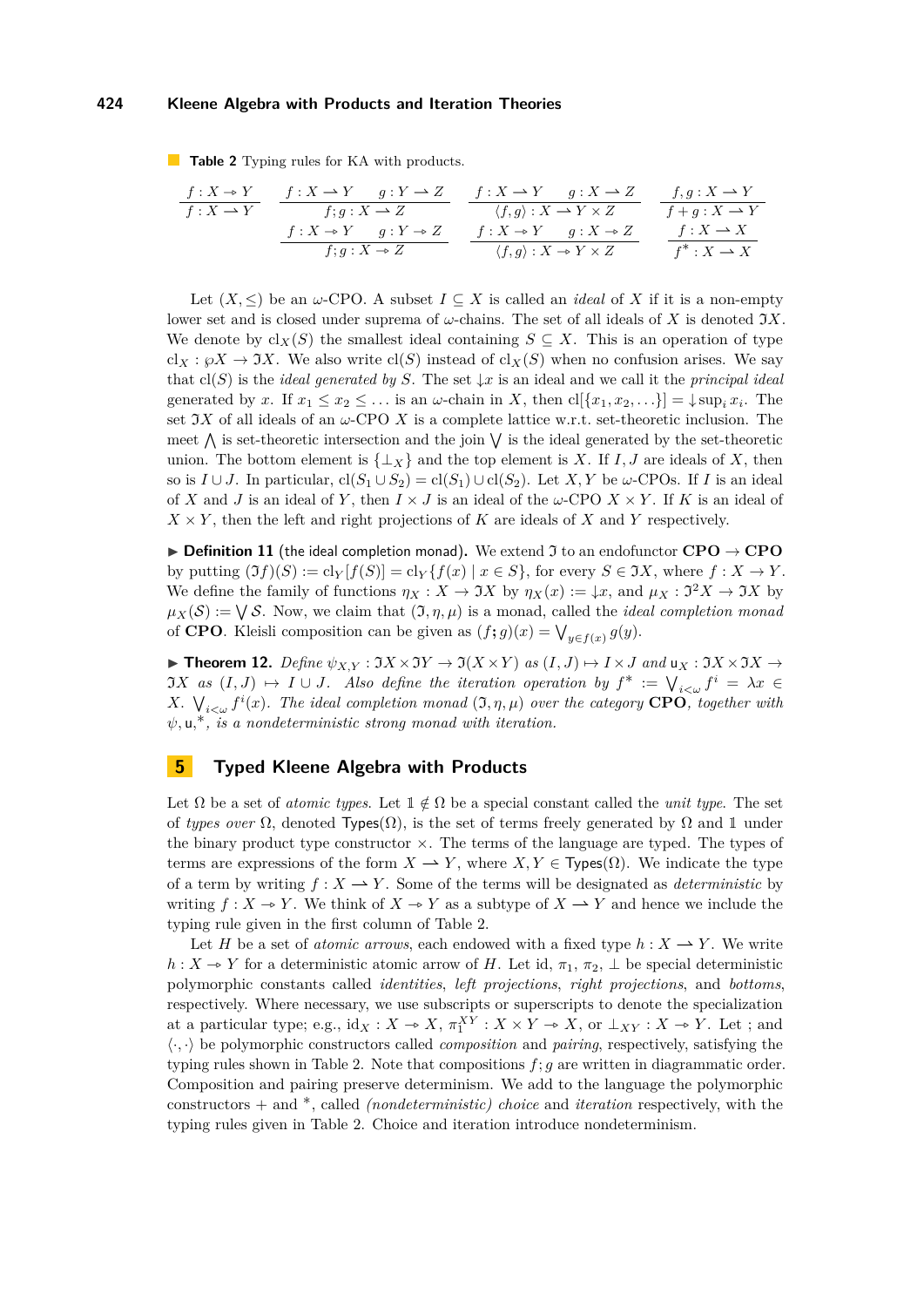<span id="page-10-0"></span>

| <b>Table 3</b> Axioms of Park and KA. |
|---------------------------------------|
|---------------------------------------|

| Park                                                                           | ΚA                                                                               |  |
|--------------------------------------------------------------------------------|----------------------------------------------------------------------------------|--|
| $f \leq q \wedge q \leq h \Rightarrow f \leq h$                                | $f + (g + h) = (f + g) + h$                                                      |  |
| $f \leq q \wedge q \leq f \Rightarrow f = q$                                   | $f + q = q + f$                                                                  |  |
| $\perp$ < f and $f \leq f$                                                     | $f + \bot = f = f + f$                                                           |  |
| $\overline{f;(g;h)}=(f;g);h$                                                   | $f: (q; h) = (f; q); h$                                                          |  |
| id; $f = f = f$ ; id                                                           | $f$ ; id = $f = f$ ; id                                                          |  |
| $q_1 < q_2 \Rightarrow f; q_1 < f; q_2$                                        | $f: (g_1 + g_2) = f: g_1 + f: g_2$                                               |  |
| $f_1 \leq f_2 \Rightarrow f_1; g \leq f_2; g$                                  | $(f_1 + f_2); g = f_1; g + f_2; g$                                               |  |
|                                                                                | $f: \bot = \bot$                                                                 |  |
| $\langle f^{\dagger}, \mathrm{id}_{Y} \rangle; f \leq f^{\dagger}$             | $id + f$ ; $f^* \le f^*$ $f$ ; $q \le q \to f^*$ ; $q \le q$                     |  |
| $\langle g, \mathrm{id}_Y \rangle$ ; $f \leq g \Rightarrow f^{\dagger} \leq g$ | $id + f^*$ ; $f \leq f^*$ $g$ ; $f \leq g \rightarrow g$ ; $f^* \leq g$          |  |
| $g; f^{\dagger} \leq [(\text{id}_X \times g); f]^{\dagger}$                    |                                                                                  |  |
| $f = \bot_X : X \to 1$ $\langle h; \pi_1, h; \pi_2 \rangle = h$                | $f = \perp_X : X \to 1$<br>$\langle h; \pi_1, h; \pi_2 \rangle = h$ (det. h)     |  |
| $\langle f_1, f_2 \rangle; \pi_i = f_i$                                        | $\langle f_1, f_2 \rangle; \pi_i = f_i$                                          |  |
|                                                                                | $(f_1 \times f_2); (g_1 \times g_2) = (f_1; g_1) \times (f_2; g_2)$              |  |
|                                                                                | $h \leq \langle h; \pi_1, h; \pi_2 \rangle$                                      |  |
|                                                                                | $f$ ; $\langle g_1, g_2 \rangle = \langle f; g_1, f; g_2 \rangle$ (det. f)       |  |
| $f_1 \leq f_2 \Rightarrow \langle f_1, g \rangle \leq \langle f_2, g \rangle$  | $\langle f_1+f_2,g\rangle = \langle f_1,g\rangle + \langle f_2,g\rangle$         |  |
| $g_1 \leq g_2 \Rightarrow \langle f, g_1 \rangle \leq \langle f, g_2 \rangle$  | $\langle f, g_1 + g_2 \rangle = \langle f, g_1 \rangle + \langle f, g_2 \rangle$ |  |

▶ **Definition 13.** A *typed Kleene algebra with products* is a multi-sorted algebraic structure  $\mathcal{K} = (\mathcal{K}_0, \times, \mathbb{1}, \mathcal{K}_1, \mathcal{K}_1^d, \text{dom}, \text{cod}, +, \dots, *, \bot, \text{id}, \langle \cdot, \cdot \rangle, \pi_1, \pi_2), \text{ where } \mathcal{K}_0 \text{ is the set of objects, } \mathcal{K}_1$ is the set of *arrows* or *elements*, and  $\mathcal{K}_1^d \subseteq \mathcal{K}_1$  is the set of *deterministic arrows*.

- The operations dom and cod (called *domain* and *codomain*) map arrows to objects.
- $\blacksquare$  The *type* of an element *f* of K is the expression  $X \to Y$ , where  $X = \text{dom } f$  and  $Y = \text{cod } f$ . We write  $f: X \to Y$  to denote this. If  $f \in \mathcal{K}_1^d$ , we write  $f: X \to Y$ .<br>The distinguished graphed execution  $\chi$  is a function  $\chi \circ \chi'$ .
- **The distinguished** *product* operation  $\times$  is a function  $\times : \mathcal{K}_0 \times \mathcal{K}_0 \to \mathcal{K}_0$ . The object  $1 \in \mathcal{K}_0$  is the distinguished *terminal object* of the structure.
- The polymorphic operations and constants +, ;, \*,  $\perp$ , id,  $\langle \cdot, \cdot \rangle$ ,  $\pi_1$ , and  $\pi_2$  satisfy the expected typing rules.
- Additionally, the structure is a model of the well-typed instances of the axioms given in the second column of Table [3.](#page-10-0) The partial order  $\leq$  is induced by  $\div$ :  $f \leq q$  iff  $f + q = q$ . The product  $\times$  is defined by:  $f \times g = \langle \pi_1; f, \pi_2; g \rangle$ .

We have included all the axioms of KA [\[18,](#page-14-16) [19\]](#page-14-17) except for the *strictness* axiom  $\bot$ ;  $f = \bot$ .

We will denote by KA the quasi-equational system of typed Kleene algebra with products. Notice that (up to a slight change in notation to make it less cumbersome), the axioms satisfied by a typed Kleene algebra with products are exactly those given in Table [1.](#page-7-1) So, any small subcategory of the Kleisli category of a nondeterministic strong monad with iteration that is closed under the appropriate operations is a typed Kleene algebra with products.

## **6 Iteration Theories**

The language of iteration theories consists of *atomic typed actions*  $h : n \to m$ , where  $n, m$ are natural numbers, and polymorphic operation symbols ; (composition), id (identity), *ι* (injection),  $[-,-,\dots,-]$  (cotupling),  $\perp$  (bottom), <sup>†</sup> (dagger). The typing rules for the language are the following:  $id_n : n \to n$ ,  $\iota_i^n : 1 \to n$ ,  $\bot_{nm} : n \to m$ , and

$$
\frac{f:n \to m \qquad g:m \to p}{f; g:n \to p} \qquad \frac{f_i: 1 \to m \qquad i = 1, \dots, n}{[f_1, f_2, \dots, f_n]: n \to m} \qquad \frac{f:n \to n+p}{f^{\dagger}: n \to p}
$$

The *typed terms*  $f : n \to m$  of the language are built from the atomic actions and the operation symbols according to the typing rules.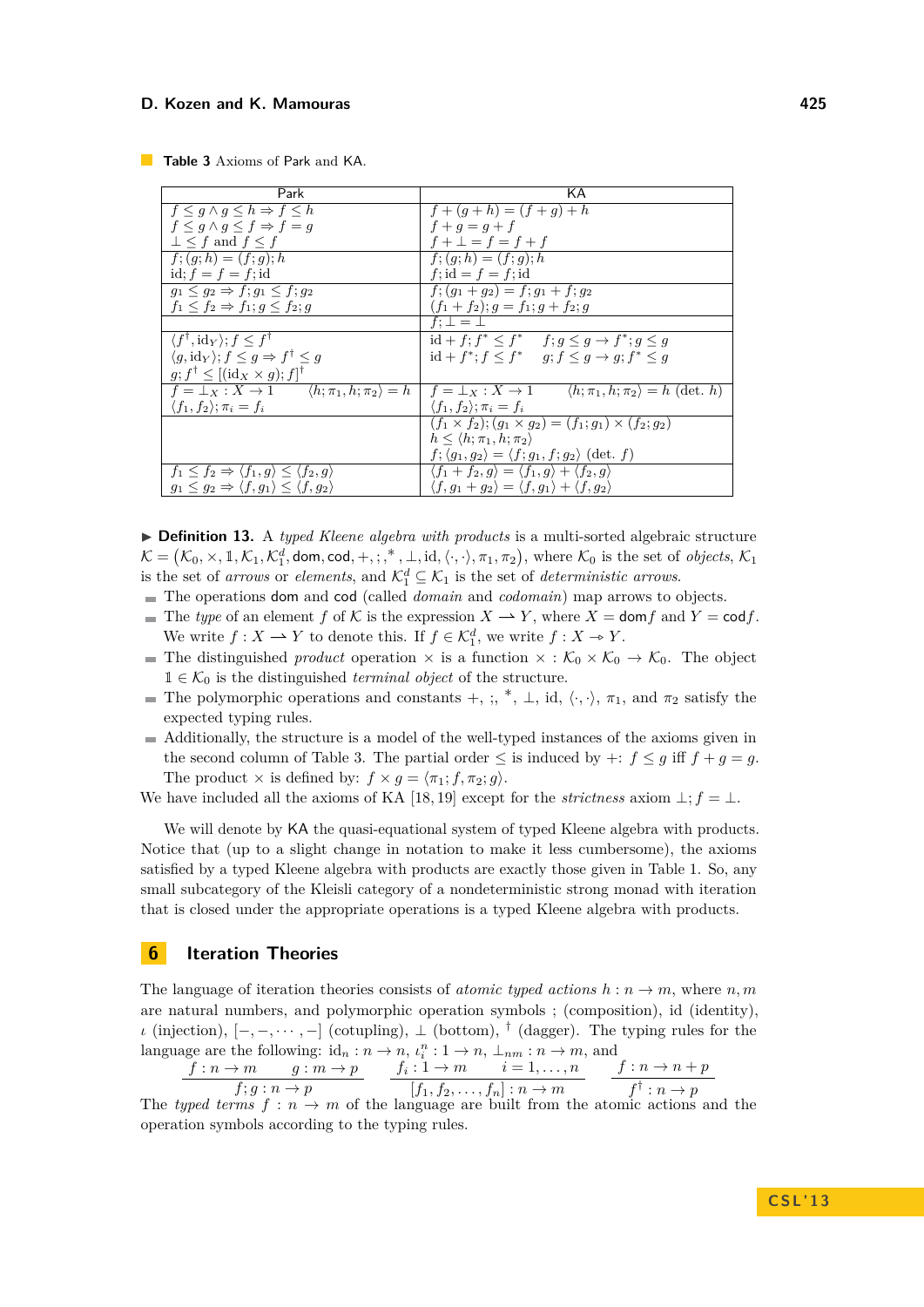Consider now the category **CPO** of *ω*-CPOs and *ω*-continuous maps, which will provide the *standard interpretation* for the language of iteration theories. An interpretation  $\llbracket \cdot \rrbracket$ in **CPO** consists of an  $\omega$ -CPO A and a mapping of every atomic symbol  $h : n \to m$  to a morphism  $\llbracket h \rrbracket : A^m \to A^n$  in **CPO**, where  $A^k$  denotes the *k*-fold associative cartesian product of *A*. The identity symbol id<sub>n</sub> :  $n \to n$  is interpreted as the identity function  $[\![id_n]\!] : A^n \to A^n$ . The injection symbol  $\iota_i^n : 1 \to n$  is interpreted as the *i*-th projection  $[\![id_n]\!] : A^n \to A$ . The hatter symbol  $\bot$  $\llbracket \iota_i^n \rrbracket : A^n \to A$ . The bottom symbol  $\perp_{nm} : n \to m$  is interpreted as the least function  $\llbracket \perp_{nm} \rrbracket : A^m \to A^n$  of  $\mathbf{CPO}(A^m, A^n)$ . Now, ; and  $[-, -, \cdots, -]$  are interpreted as function composition and tupling respectively. For functions  $f_i: 1 \to m$ ,  $i = 1, \ldots, n$ , the function denoted by  $[f_1, \ldots, f_n] : n \to m$  is given by  $[[[f_1, \ldots, f_n]](\bar{x}) := \langle [[f_1]](\bar{x}), \ldots, [[f_n]](\bar{x})\rangle$ , for every  $\bar{x} \in A^m$ . Every *ω*-continuous function  $\phi: X \to X$  in **CPO** has a least fixpoint, which is the supremum of the *w*-chain  $\bot \leq \phi(\bot) \leq \phi^2(\bot) \leq \cdots \leq \phi^n(\bot) \leq \cdots$ , where  $\phi^0 = id$  and  $\phi^{n+1} = \phi^n$ ;  $\phi$ . We denote the least fixpoint of  $\phi$  by  $\mu(\phi) = \sup_i \phi^i(\perp)$ . For an *ω*-continuous  $\text{function } \phi: X \times Y \to X, \text{ we define the function } \phi^{\dagger}: Y \to X \text{ by } \phi^{\dagger}(y) := \mu(\phi_y) = \sup_i \phi^i_y(\perp),$ where  $\phi_y = \lambda x \in X \cdot \phi(x, y) : X \to X$ . The function  $\phi^{\dagger} : Y \to X$  is also  $\omega$ -continuous. We call **†** the *parametric fixpoint operation*. The operation **†** is monotone. We interpret the dagger symbol <sup>†</sup> of the language as parametric fixpoint <sup>†</sup>: for  $f: n \to n + p$  we define  $[f^{\dagger}] = ([f] : A^n \times A^p \to A^n)^{\dagger} : A^p \to A^n.$ <br>Frame houset **GDO**<sup>(V</sup>, V) is a minute

Every homset **CPO**(*X,Y*) is equipped with the pointwise partial order  $\leq$ . For terms *s,t* we write **CPO**  $\models s \leq t$  to mean that  $\llbracket s \rrbracket \leq \llbracket t \rrbracket$  for every interpretation  $\llbracket \cdot \rrbracket$  of the language in **CPO**. Define Th(**CPO**) to be the set of all valid inequalities over **CPO**, that is,  $\text{Th}(\text{CPO}) := \{s \leq t \mid \text{CPO} \models s \leq t\}$ , where *s*, *t* are terms of the language of iteration theories. Th(**CPO**) is the "(in)equational theory of iteration", in the words of Esik [\[9\]](#page-14-2).

**Definition 14.** Define Park to be the universal Horn system (including equality) with: axioms for categories, axioms asserting that  $\iota$ ,  $[-, -, \cdots, -]$ , and  $\bot$  give associative categorical coproducts, axioms stating that  $\leq$  is a partial order, that ; and  $[-, -, \cdots, -]$  are motonone in all arguments w.r.t.  $\leq$ , and that  $\perp_{nm}: n \to m$  is the least element of Hom $(n, m)$ , and axioms for the dagger operation:

 $f: n \to n + p$  $f$ <sup> $, [f^{\dagger}, id_p] \leq f^{\dagger} : n \rightarrow p$ </sup>  $f: n \to n + p \quad g: n \to p$  $f$ ;  $[g, id_p] \leq g \Rightarrow f^{\dagger} \leq g$  $f: n \to n + p \quad g: p \to q$  $f^{\dagger}$ ;  $g \leq [f; (\mathrm{id}_n \oplus g)]^{\dagger} : n \to q$ where the copairing operation [−*,* −] is induced by the cotupling operation [−*,* −*, . . . ,* −] in the obvious way. The three dagger axioms are called *pre-fixpoint inequality*, *least pre-fixpoint implication* or *Park induction rule*, and *parameter inequality* respectively.

<span id="page-11-0"></span>▶ Theorem 15 (Ésik [\[9\]](#page-14-2)). Park axiomatizes Th(CPO), that is, CPO  $\models t_1 \leq t_2$  iff Park  $\models$  $t_1 \leq t_2$ , for all terms  $t_1, t_2$  *in the language of iteration theories.* 

The choice of a language with coproducts and copairing/injection symbols is confusing, because the standard models we are interested in here are models of functions where the symbols are interpreted as products and pairing/projections respectively. Moreover, there is no reason to collapse isomorphic products, such as  $X \times (Y \times Z) \cong (X \times Y) \times Z$  or  $1 \times X \cong X$ . In fact, this only complicates the technical presentation of proofs.

So, we consider for the rest of the paper (as is also done in  $[6, 26]$  $[6, 26]$ ) that the language of iteration theories is instead as follows: For a set  $\Omega$  of atomic types, let Types( $\Omega$ ) be the set freely generated by  $\Omega$ ,  $\mathbb{1} \notin \Omega$ , and the product constructor  $\times$ . The terms of the language are typed, e.g.,  $f: X \to Y$ , where  $X, Y \in \text{Types}(\Omega)$ . Each atomic arrow has a fixed type  $h: X \to Y$ . We have polymorphic constants  $\pi_1^{XY}, \pi_2^{XY}, \text{id}_X, \perp_{XY}$  and polymorphic constructors ;,  $\langle \cdot, \cdot \rangle$ ,  $\dagger$ . The typing rules are as usual with the exception of the rule for  $\dagger$ : for  $f: X \times Y \to X$  we have  $f^{\dagger}: Y \to X$ . Now, a standard interpretation  $\llbracket \cdot \rrbracket$  in **CPO** assigns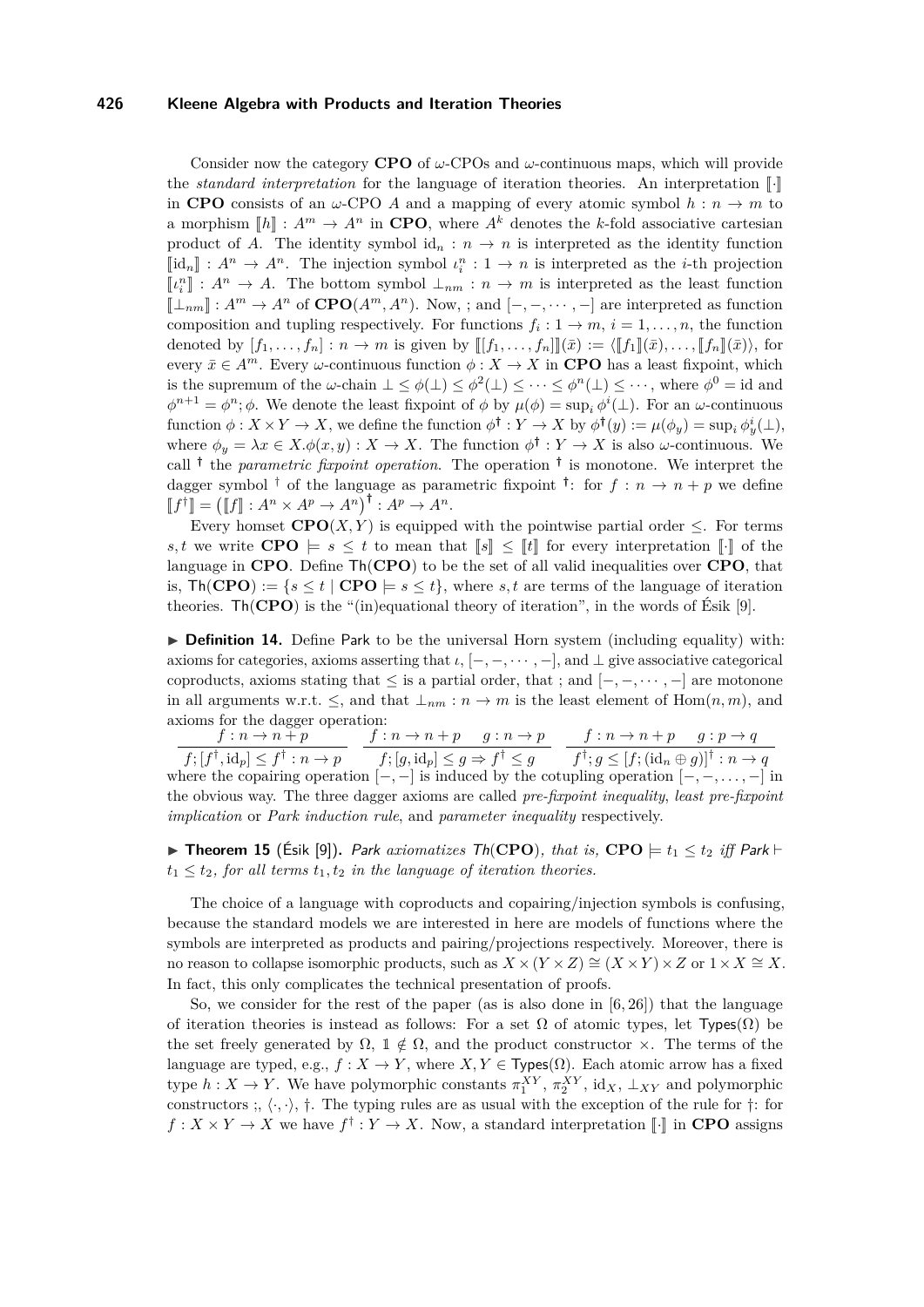an *ω*-CPO to each base type and an *ω*-continuous function to each atomic action. This extends in the obvious way to all terms of the language. In particular, the dagger symbol is interpreted as parametric fixpoint, e.g.,  $[f^{\dagger}] = [f]^{\dagger} : [Y] \rightarrow [X]$  for  $f : X \times Y \rightarrow X$ . See the first column of Table [3](#page-10-0) for the axioms of Park in the language with products.

# <span id="page-12-0"></span>**7 Embedding the Equational Theory of Iteration in KA**

We augment the system of KA that we presented in Section [5](#page-9-1) with an additional typing rule about the preservation of determinism:

$$
\frac{g: X \to Y \qquad f: Y \to Y \qquad g \le g; f: X \to Y}{g; f^*: X \to Y}.\tag{7}
$$

We note that this rule is not valid in all Kleene algebras, but it is valid in the Kleisli category **CPO**<sub>2</sub> of the ideal completion monad over **CPO**. For a term  $f : X \times Y \to X$  of KA, we define the abbreviation  $f^{\ddagger} := \langle \perp_{YX}, id_{Y} \rangle; \langle f, \pi_{2} \rangle^{*}; \pi_{1} : Y \longrightarrow X$ . We call  $^{\ddagger}$  the *derived dagger operation* in KA. Using the rule [\(7\)](#page-12-0) we can derive in KA the *dagger typing rule*: if  $f: X \times Y \to X$  then  $f^{\ddagger}: Y \to X$ . The dagger typing rule states that the derived dagger operation preserves determinism.

▶ Definition 16 (translation). We define a *translation* [·] from the language of iteration theories to the language of KA with products. All atomic action symbols and atomic constants are translated as deterministic symbols of the same type. E.g., for  $h: X \to Y$  we have  $[h] = h : X \to Y$ , and  $[\pi_1] = \pi_1 : X \times Y \to X$ . The dagger is translated as<br> $[f^{\dagger}] := f^{\ddagger} = \langle \perp, id \rangle; \langle [f], \pi_2 \rangle^*; \pi_1 : Y \to X$ [*f*

$$
f^{\dagger} \rfloor := f^{\dagger} = \langle \bot, \mathrm{id} \rangle; \langle [f], \pi_2 \rangle^*; \pi_1 : Y \to X
$$

The translation function [·] commutes with the rest of the operation symbols.

**Theorem 17** (Completeness and soundness). Let  $t \leq t'$  be an inequality in the language of Park. Then,  $\mathbf{CPO} \models t \leq t'$  iff  $\mathsf{KA} \vdash [t] \leq [t']$ .

**Proof sketch.** For completeness we use Theorem [15](#page-11-0) and show how to obtain the Park axioms in KA. For soundness we exhibit an operation-preserving embedding of **CPO** in  $\mathbf{CPO}_{\gamma}$ .

Even though the above result was developed using Park theories, which have a universal Horn axiomatization, we also obtain a result for the equational theory of iteration theories. Recall the definition (see e.g. [\[7\]](#page-14-1)): an *iteration theory* is a cartesian category with a dagger operation that satisfies the equations valid in **CPO**. So, the above theorem also says that the equational theory of iteration theories is embedded in KA.

## **8 Related Work**

The work by Goncharov [\[11\]](#page-14-15) is closely related to ours. He defines *additive (strong) monads* and *Kleene monads* axiomatically. Calculi for an extended metalanguage of effects are defined and completeness/incompleteness results are obtained. Our notion of a "nondeterministic strong monad with iteration" is different from that of a Kleene monad: we consider nonstrict programs that form lazy pairs, and we axiomatize iteration quasi-equationally. The absence of the strictness axiom  $\perp$ ; *f* =  $\perp$  from our axiomatization and the use of lazy pairs are essential for our encoding of fixpoints. In particular, the axioms stipulated in [\[11\]](#page-14-15) would force all the parametric fixpoints to be equal to  $\perp$ , because in that system  $\langle \perp, id \rangle$ ;  $\langle f, \pi_2 \rangle^*$ ;  $\pi_1 = \perp$ ;  $\langle f, \pi_2 \rangle^*$ ;  $\pi_1 = \perp$ . So, the models we are investigating in the present work are crucially different from the models considered in [\[11\]](#page-14-15).

The work on Hoare powerdomains [\[1,](#page-14-19) [25\]](#page-14-20), which give models of angelic nondeterministic computations, is related. The (lower) Hoare powerdomain of a domain is formed by taking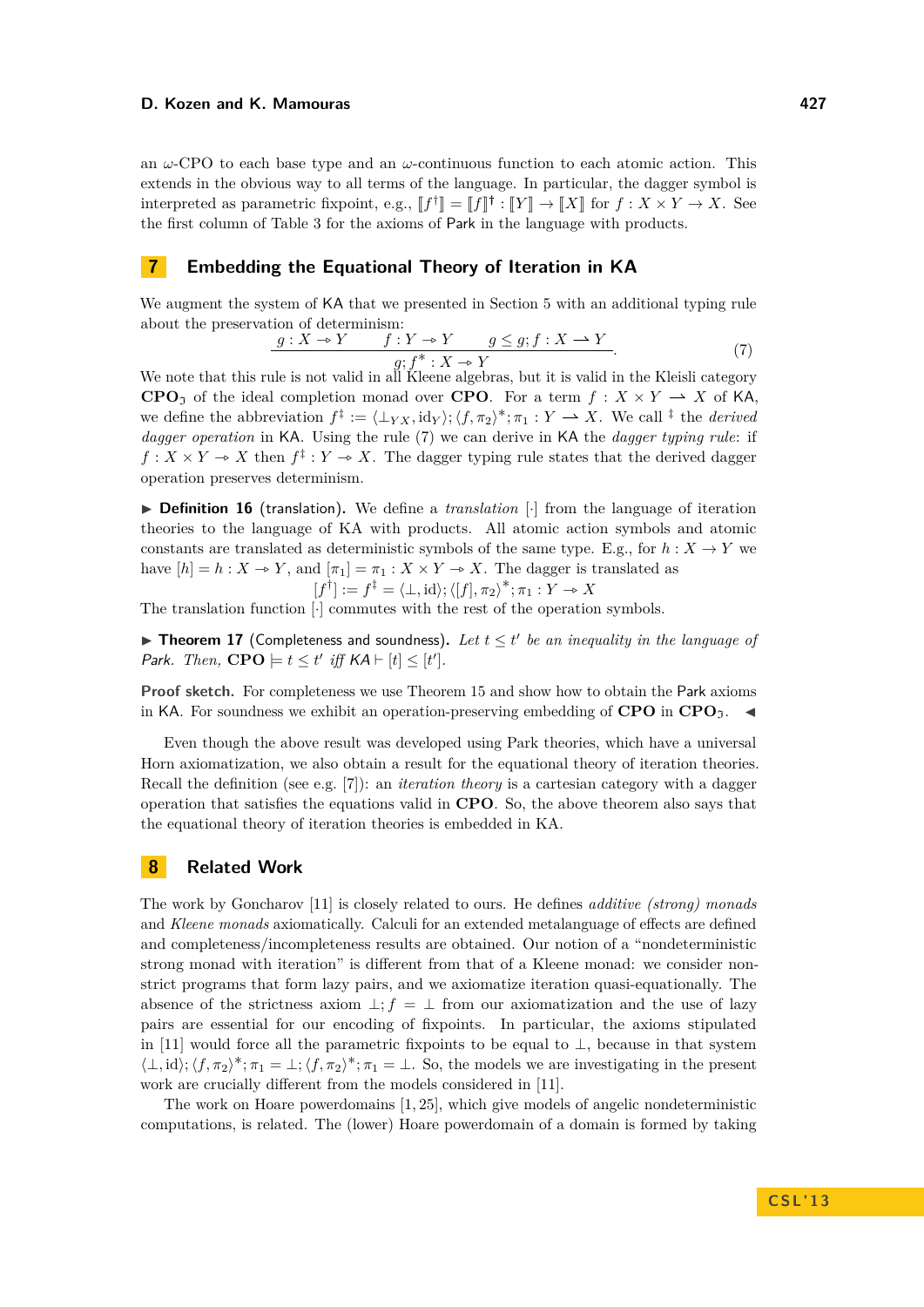all the ideals of the domain, where by ideal we mean here the nonempty Scott-closed subsets of the domain. In the present work, we identify models of the axiomatically defined "nondeterministic monad with iteration," which are similar to and simpler than the construction of Hoare powerdomains over DCPOs. We first identify a simple model: the lowerset monad over the category of posets with bottom elements. Then, we also prove that the ideal completion monad over the category of *ω*-CPOs is a model.

There is a long line of work, primarily by Bloom and Ésik, under the name of "iteration theories" or the "(in)equational theory of iteration" (see e.g.  $[4, 6, 7, 9, 26]$  $[4, 6, 7, 9, 26]$  $[4, 6, 7, 9, 26]$  $[4, 6, 7, 9, 26]$  $[4, 6, 7, 9, 26]$  and references therein), which is intimately related to the work on Kleene algebra [\[8,](#page-14-8) [16](#page-14-9)[–23\]](#page-14-10) in general and the present work in particular. The axioms of iteration theories capture the equational properties of fixpoints in several classes of structures relevant to computer science. For example, they capture the equational theory of  $\omega$ -continuous functions between  $\omega$ -CPOs, where the algebraic signature includes symbols for composition, pairing, and parametric fixpoints. Several different equational axiomatizations have been considered in the literature, all of which require substantial effort to parse and understand. By allowing quasi-equations, simpler axiomatizations can be found. Many examples of iteration theories involve functions on posets, so it is a natural question to look for complete axiomatizations of the valid inequalities over classes of structures that are of interest, e.g., structures of  $\omega$ -continuous functions over *ω*-CPOs. One such universal Horn axiomatization is given in [\[9\]](#page-14-2). This axiomatization includes two inequalities and one implication for the † operation, which are both intuitive and easy to memorize. We note that in the work on iteration theories, the issue of how (non)determinism interacts with pairs, which is central in the present work, is not handled at all.

Of particular relevance to the relationship between iteration theories and Kleene algebra are the works on the so-called "matrix iteration theories"  $[4, 5, 7]$  $[4, 5, 7]$  $[4, 5, 7]$ . They are cartesian categories in which the homsets are commutative monoids with respect to an operation +, which distributes over composition. This also induces cocartesian structure and allows an easy translation between the dagger (parametric fixpoint) operation and Kleene star. However, this translation is not sound for the classes of structures we consider. In particular, the + symbol cannot be interpreted as nondeterministic choice when  $\langle \cdot, \cdot \rangle$  is interpreted as pairing: the axioms imply the property  $\langle a, \perp \rangle + \langle \perp, b \rangle = \langle a, b \rangle$ , which is not meaningful for programs. The translation of the dagger operation in the language of KA that we give here is crucially different, and is in fact sound for the class of matrix iteration theories as well.

There is a connection between our characterizations of nondeterministic structure and the work of Plotkin and Power on algebraic operations (see e.g. [\[24\]](#page-14-22) for an overview). The theory of algebraic operations provides a uniform semantics of computational effects by considering primitive operations of type  $f_X: (PX)^n \to PX$  that are the source of effects. The binary union operation  $u_X:PX \times PX \to PX$  that we consider is an algebraic operation in this sense. Our purpose here, however, is very different: we axiomatize  $u<sub>X</sub>$  and establish equivalence with other axiomatizations of nondeterministic structure that do not fit in the framework of algebraic operations, e.g., with  $d_X: X \times X \rightarrow PX$ . In particular, for the equivalence results that we develop here, there does not seem to be any known fact about algebraic operations that can be invoked to simplify our proofs.

Our work here builds directly upon the existing work on Kleene algebra [\[8,](#page-14-8) [17–](#page-14-23)[20,](#page-14-24) [22\]](#page-14-25). The crucial axioms for the iteration operation  $*$  are taken from [\[18\]](#page-14-16). The system of KA we present is a typed Kleene algebra in the sense of [\[21\]](#page-14-11) extended with products that satisfy weaker axioms than those of categorical products.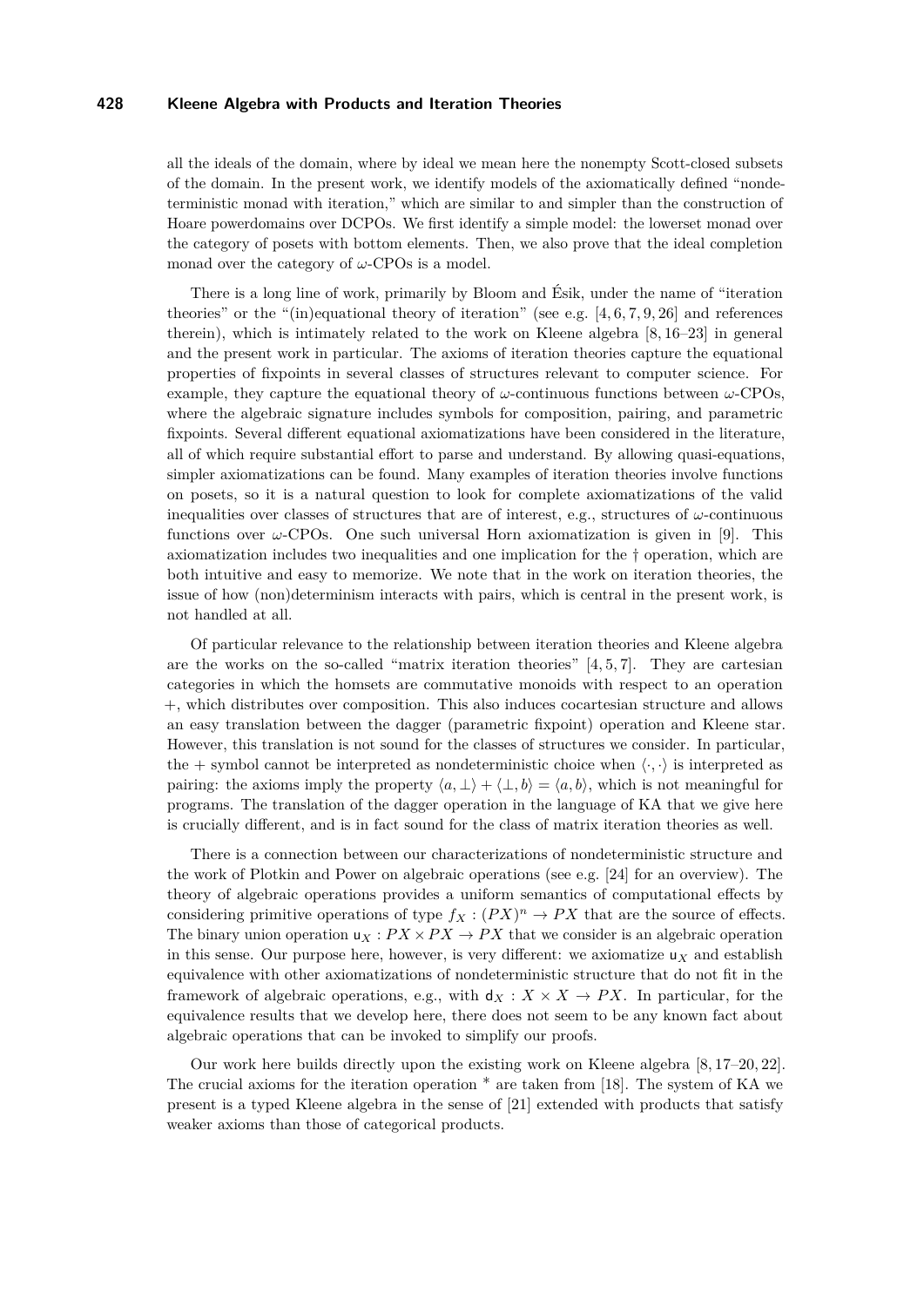# **9 Conclusion and Future Work**

In the present work we reconcile the notions of iteration captured by the star operation ∗ of KA and the dagger operation † of IT. We present and investigate a system of typed KA with products, in which the notion of a deterministic program turns out to be of importance. We work in the framework of cartesian categories combined with commutative strong monads to treat (angelic) nondeterminism. We have adapted an axiomatization of commutative strong monads from the work of Kock [\[13,](#page-14-12) [15\]](#page-14-13) to our setting. We have described three equivalent ways, in the presence of cartesian structure, of capturing nondeterminism. We have identified two concrete monads, the monad of lowersets of pointed posets and the monad of ideals of *ω*-CPOs, as models. The main technical result of our paper is a translation of † in terms of ∗ that gives an embedding of the (in)equational theory of † in KA.

The present work has been a first step in presenting a higher-order system of typed Kleene algebra. We would like to investigate what properties of recursion can be captured in such a higher-order system and how this would relate to the investigations of [\[6\]](#page-14-6).

#### **References**

- <span id="page-14-19"></span>**1** Samson Abramsky and Achim Jung. Domain theory, 1994.
- <span id="page-14-4"></span>**2** J. Adámek, S. Milius, and J. Velebil. Elgot algebras. *Log. Meth. Comp. Sci.*, 2:1–31, 2006.
- <span id="page-14-5"></span>**3** J. Adámek, S. Milius, and J. Velebil. Elgot theories: a new perspective of the equational properties of iteration. *Math. Structures Comput. Sci.*, 21(2):417–480, 2011.
- <span id="page-14-0"></span>**4** S. L. Bloom and Z. Ésik. *Iteration Theories*. Springer, 1993.
- <span id="page-14-21"></span>**5** S. L. Bloom and Z. Ésik. Matrix and matricial iteration theories, part I. *Journal of Computer and System Sciences*, 46(3):381 – 408, 1993.
- <span id="page-14-6"></span>**6** S. L. Bloom and Z. Ésik. Fixed-point operations on ccc's. part I. *TCS*, 155(1):1–38, 1996.
- <span id="page-14-1"></span>**7** S. L. Bloom and Z. Ésik. The equational logic of fixed points. *TCS*, 179(1–2):1–60, 1997.
- <span id="page-14-8"></span>**8** John Horton Conway. *Regular Algebra and Finite Machines*. Chapman and Hall, 1971.
- <span id="page-14-2"></span>**9** Z. Ésik. Completeness of Park induction. *Theor. Comput. Sci.*, 177(1):217–283, 1997.
- <span id="page-14-3"></span>**10** S. Ginali. Regular trees and the free iterative theory. *JCSS*, 18:228–242, 1979.
- <span id="page-14-15"></span>**11** Sergey Goncharov. *Kleene Monads*. PhD thesis, Universität Bremen, 2010.
- <span id="page-14-7"></span>**12** S. C. Kleene. Representation of events in nerve nets and finite automata. *Automata Studies*, 1956.
- <span id="page-14-12"></span>**13** A. Kock. Monads on symmetric monoidal closed categories. *Ar. der Math.*, 21:1–10, 1970.
- <span id="page-14-14"></span>**14** A. Kock. Bilinearity and cartesian closed monads. *Mathematica Scand.*, 29:161–174, 1971.
- <span id="page-14-13"></span>**15** A. Kock. Strong functors and monoidal monads. *Archiv der Math.*, 23:113–120, 1972.
- <span id="page-14-9"></span>**16** L. Kot and D. Kozen. Kleene algebra and bytecode verification. *ENTCS*, 141(1):221–236, 2005.
- <span id="page-14-23"></span>**17** D. Kozen. On Kleene algebras and closed semirings. MFCS '90, pages 26–47, 1990.
- <span id="page-14-16"></span>**18** D. Kozen. A completeness theorem for Kleene algebras and the algebra of regular events. In *Proceedings of 6th Annual IEEE Symp. on Logic in Comp. Sci.*, pages 214–225, 1991.
- <span id="page-14-17"></span>**19** D. Kozen. A completeness theorem for Kleene algebras and the algebra of regular events. *Information and Computation*, 110(2):366–390, 1994.
- <span id="page-14-24"></span>**20** D. Kozen. Kleene algebra with tests. *ACM Trans. Prog. Lang. Syst.*, 19(3):427–443, 1997.
- <span id="page-14-11"></span>**21** D. Kozen. Typed Kleene algebra. Technical report, Cornell University, 1998.
- <span id="page-14-25"></span>**22** D. Kozen. On Hoare logic and Kleene algebra with tests. *TOCL*, 1(1):60–76, 2000.
- <span id="page-14-10"></span>**23** D. Kozen and M.-C. Patron. Certification of compiler optimizations using Kleene algebra with tests. In *Proceed. of the First Intern. Conf. on Comput. Logic*, pages 568–582, 2000.
- <span id="page-14-22"></span>**24** G. Plotkin and J. Power. Computational effects and operations. *ENTCS*, 73:149–163, 2004.
- <span id="page-14-20"></span>**25** Gordon Plotkin. Domains, 1983. Pisa notes on domain theory.
- <span id="page-14-18"></span>**26** A. Simpson and G. Plotkin. Complete axioms for categorical fixed-point operators. In *Proceedings of 15th Annual IEEE Symp. on Logic in Comp. Sci.*, pages 30 –41, 2000.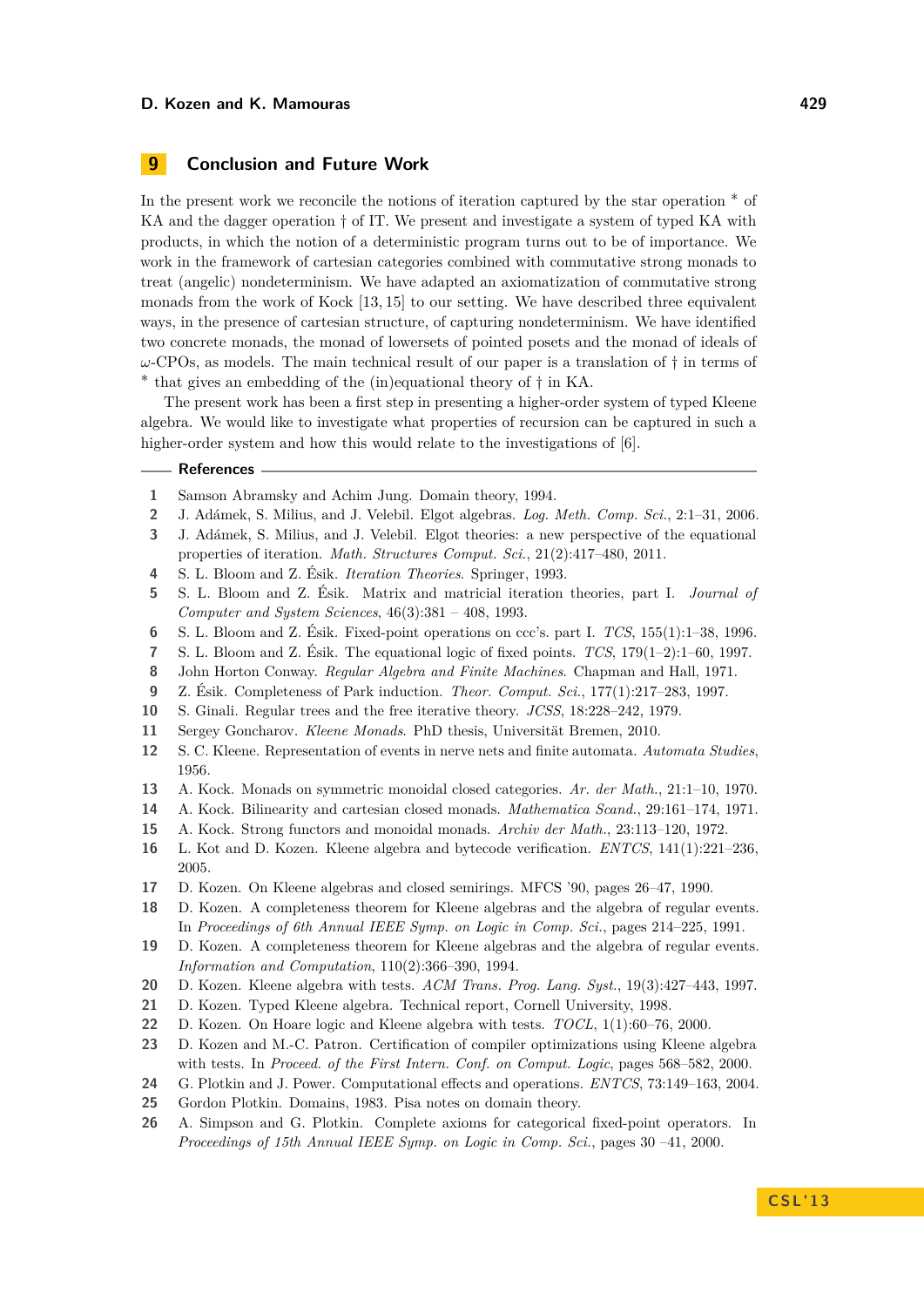#### **A Interaction between tensorial strength and iteration**

In [\[11\]](#page-14-15) an axiom is considered that relates the iteration operation  $\mu$  with the tensorial strength of the nondeterministic monad:

$$
\mu f.((\mathrm{id}_X \times p); t_{X,Y} + f; (\mathrm{id}_X \times q); t_{X,Y}) = (\mathrm{id}_X \times \mu f.((p+f;q)); t_{X,Y},
$$

where  $p: X \to PY$  and  $q: Y \to PY$  (composition ; binds tighter than Kleisli composition ; which in turn binds tighter than +). We rewrite the above axiom in terms of  $\psi$  using the property  $t_{X,Y} = (\eta_X \times id); \psi_{X,Y}$ :

$$
\mu f. ((\eta_X \times p); \psi_{X,Y} + f; (\eta_X \times q); \psi_{X,Y}) = (\eta_X \times \mu f. (p+f;q)); \psi_{X,Y}.
$$

Recall the definition of the Kleisli product functor:  $f \otimes g = (f \times g); \psi$ . So, we can rewrite the above equation as

$$
\mu f. ((\eta_X \otimes p) + f; (\eta_X \otimes q)) = \eta_X \otimes \mu f. (p + f; q).
$$

The expression  $\mu f \phi(f)$  is meant to denote the least fixpoint of the map  $f \mapsto \phi(f)$ . So, we think intuitively of the expression  $\mu f. (p + f; q)$  as denoting the supremum of the chain  $p \leq p + p$ ;  $q \leq p + p$ ;  $q + p$ ;  $q$ ;  $q \leq \cdots$ , which in our language would be represented by  $p$ ;  $q^*$ . Using this correspondence, the axiom finally becomes

$$
(\eta_X \otimes p); (\eta_X \otimes q)^* = \eta_X \otimes p; q^*
$$

in the language of KA. We will identify two very fundamental axioms that together with the KA axioms allow us to prove the above equation.

Before we state the result, we give some intuition for the extra axioms we will assume. In the categorical models we have been investigating the uniqueness property  $\langle h; \varpi_1, h; \varpi_2 \rangle = h$ holds whenever the arrow  $h: X \to Y \times Z$  is deterministic, but does not hold for arbitrary h. The reason for this is illustrated by the following example:

$$
S = \{(a, c), (b, d)\} : \mathbb{1} \to P(X \times Y)
$$
  

$$
S; \varpi_1 = \{a, b\} : \mathbb{1} \to PX
$$
  

$$
S; \varpi_2 = \{c, d\} : \mathbb{1} \to PY
$$

and  $\langle S; \varpi_1, S; \varpi_2 \rangle = \{(a, c), (a, d), (b, c), (b, d)\}\neq S$ . However, if we change the example so that  $S; \varpi_1$  is deterministic, then the uniqueness axiom is satisfied.

$$
S = \{(a, c), (a, d)\} : \mathbb{1} \to P(X \times Y)
$$
  

$$
S; \varpi_1 = \{a\} : \mathbb{1} \to PX
$$
  

$$
S; \varpi_2 = \{c, d\} : \mathbb{1} \to PY
$$

Notice that  $S$ **;**  $\varpi_1 = \{a\}$  is deterministic and  $\langle S$ **;**  $\varpi_1$ ,  $S$ **;**  $\varpi_2$ **)** = *S*, even though *S* is not deterministic. This example motivates the rules of Table [4.](#page-15-0)

I **Proposition 18.** *Every nondeterministic monad with iteration that additionally satisfies the two rules of Table [4](#page-15-0) also satisfies the equation*

$$
(\eta_X \otimes p); (\eta_X \otimes q)^* = \eta_X \otimes p; q^*.
$$

<span id="page-15-0"></span>**Table 4** Additional rules for the interaction between (non)determinism and Kleisli products.

$$
\frac{f: X \to Y \times Z \qquad f; \varpi_1: X \to Y}{\langle f; \varpi_1, f; \varpi_2 \rangle = f: X \to Y \times Z} \qquad \frac{f: X \to Y \times Z \qquad f; \varpi_2: X \to Z}{\langle f; \varpi_1, f; \varpi_2 \rangle = f: X \to Y \times Z}
$$